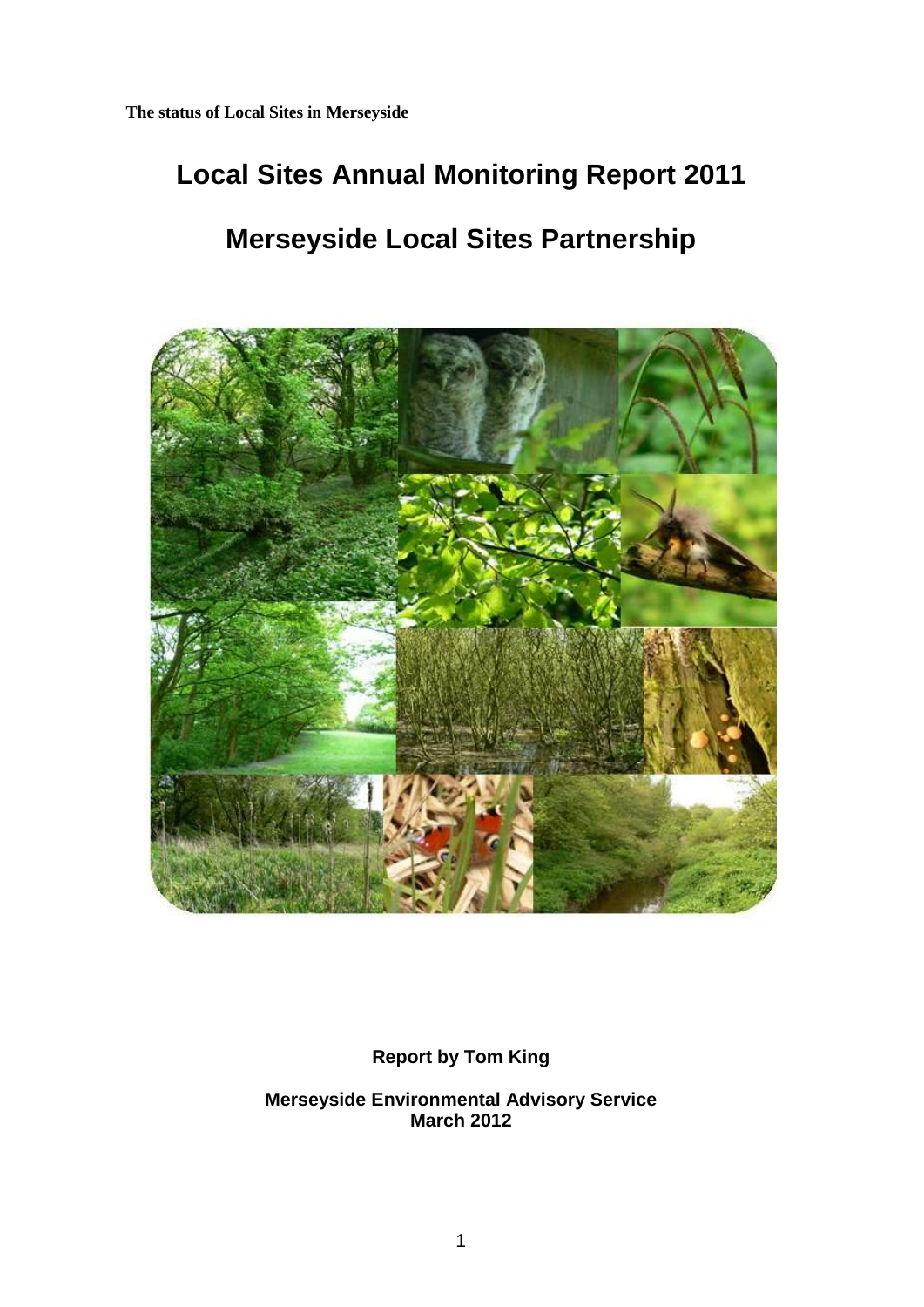| <b>Document Control</b><br>Project: | The status of Local Sites in Merseyside. Local Sites Annual<br><b>Monitoring Report 2011</b> |
|-------------------------------------|----------------------------------------------------------------------------------------------|
| Prepared for:                       | Merseyside Local Sites Partnership                                                           |
| File reference:                     |                                                                                              |
| File Origin:                        | G:\MerseysideEAS\Ecology\Local Wildlife<br>Sites\Monitoring\Monitoring 2011                  |

Document Checking:

| Prepared by: Tom King GIEEM<br>Ecologist |
|------------------------------------------|
|                                          |

| Checked by: Christine Bennett MIEEM |
|-------------------------------------|
| <b>Ecology Team Leader</b>          |

| Verified by: | <b>Christine Bennett MIEEM</b> |
|--------------|--------------------------------|
|              | <b>Ecology Team Leader</b>     |

| Issue | Date | <b>Status</b>                                             |
|-------|------|-----------------------------------------------------------|
|       |      | 13 October 2011 1 <sup>st</sup> Draft for internal review |
| - 2   |      | 9 December 2011 2 <sup>nd</sup> Draft for internal review |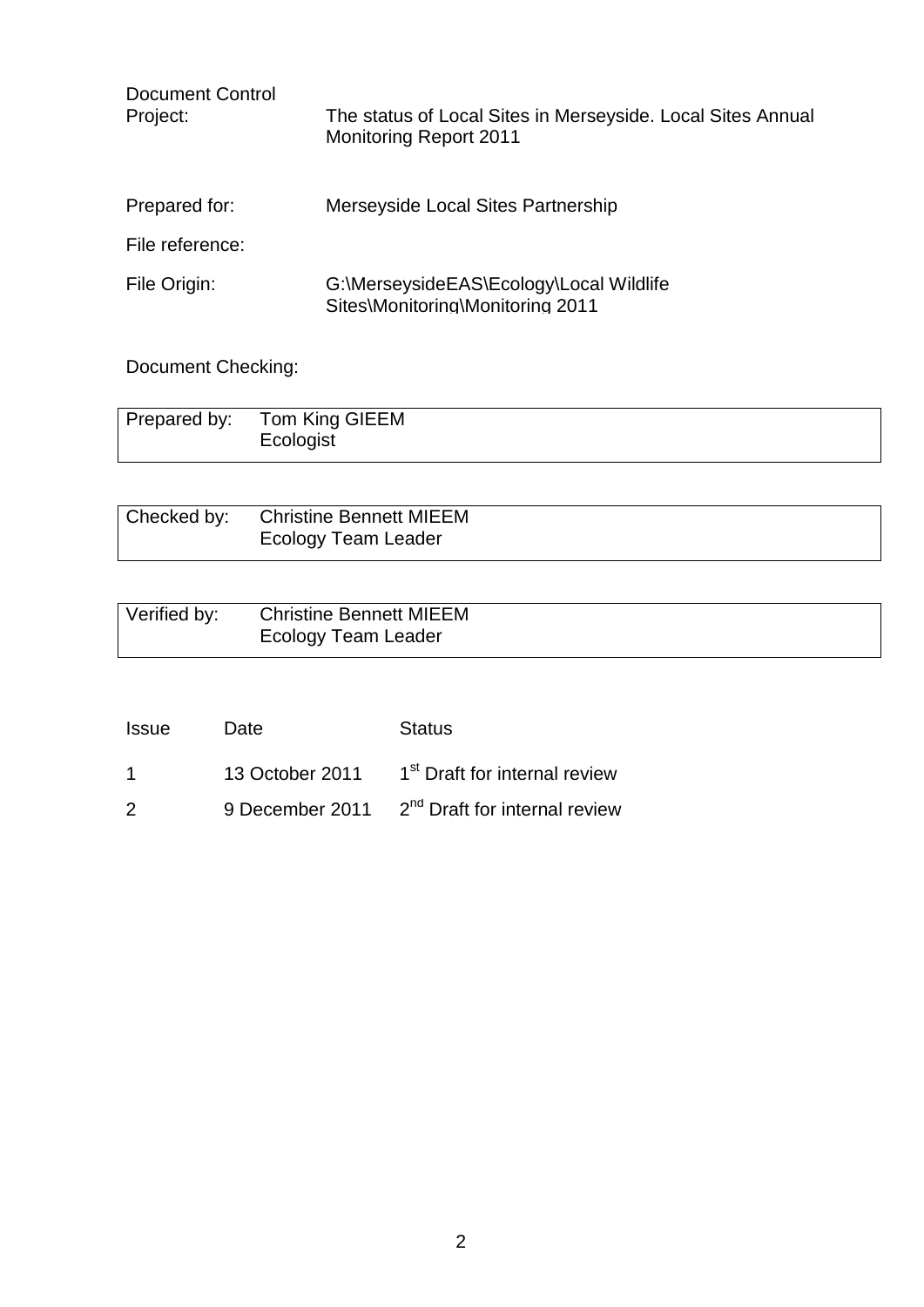# **Contents Page**

| 4  |
|----|
| 5  |
| 7  |
| 8  |
| 10 |
| 11 |
| 12 |
|    |
| 13 |
| 15 |
|    |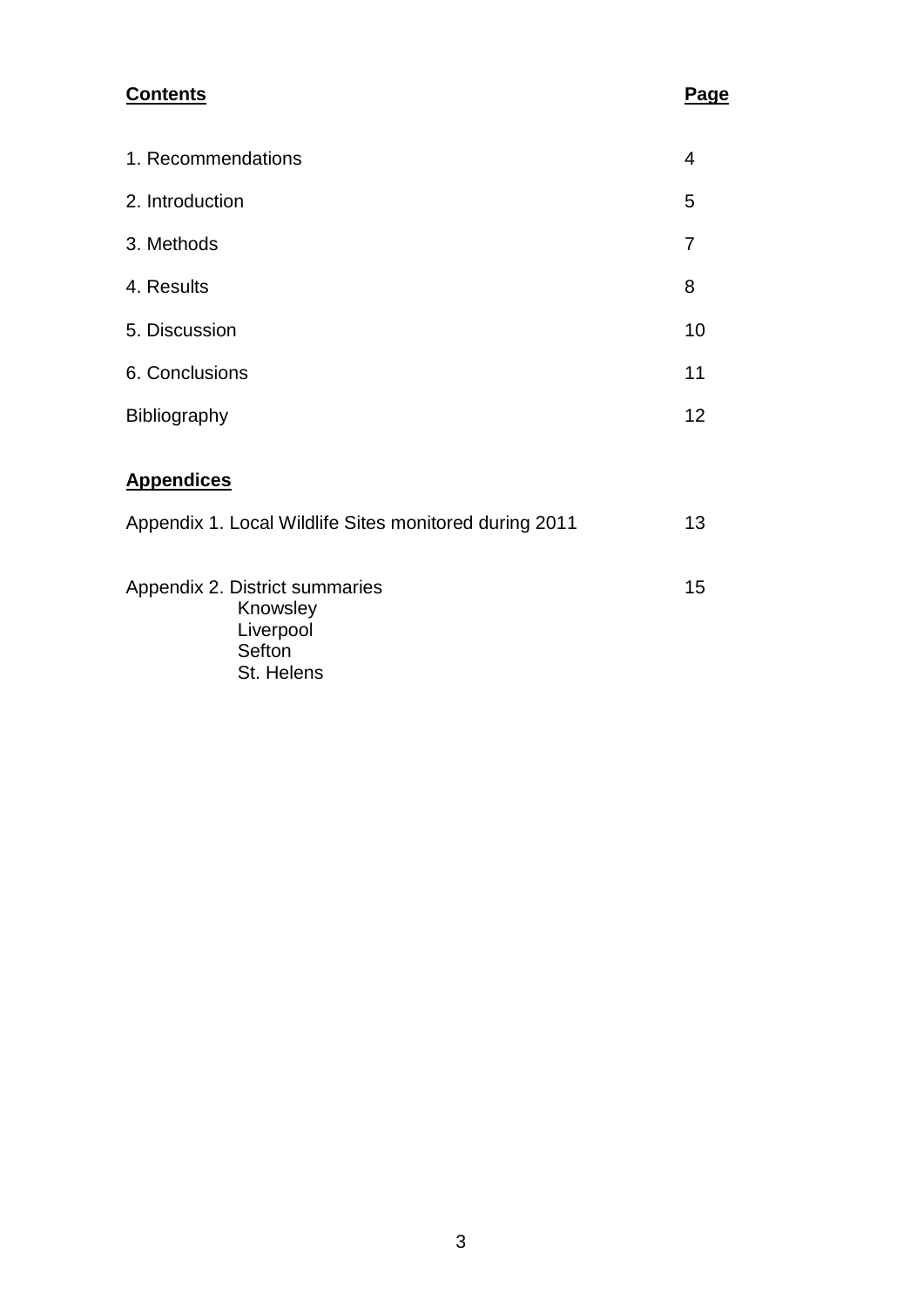#### **1. Recommendations**

- The value and importance of Local Wildlife Sites and the role they play in supporting wildlife and communities across Merseyside should continue to be recognised.
- The protection of Local Wildlife Sites from development should be a priority for Planning Departments within the Districts.
- Resources should continue to be put aside for the monitoring of Local Wildlife Sites. This will help inform the Districts with regard to Single Data List reporting to Defra and keep the LDF Evidence Base up-to-date.
- The management of sites, particularly council owned sites, should be targeted at maintaining and enhancing the conservation features of the site. This will help the Districts to meet the biodiversity duty as set out in Section 40 of the NERC 2006 Act.
- The Liverpool City Region Ecological Framework should be implemented to enhance and reconnect the important areas of wildlife habitat within Merseyside.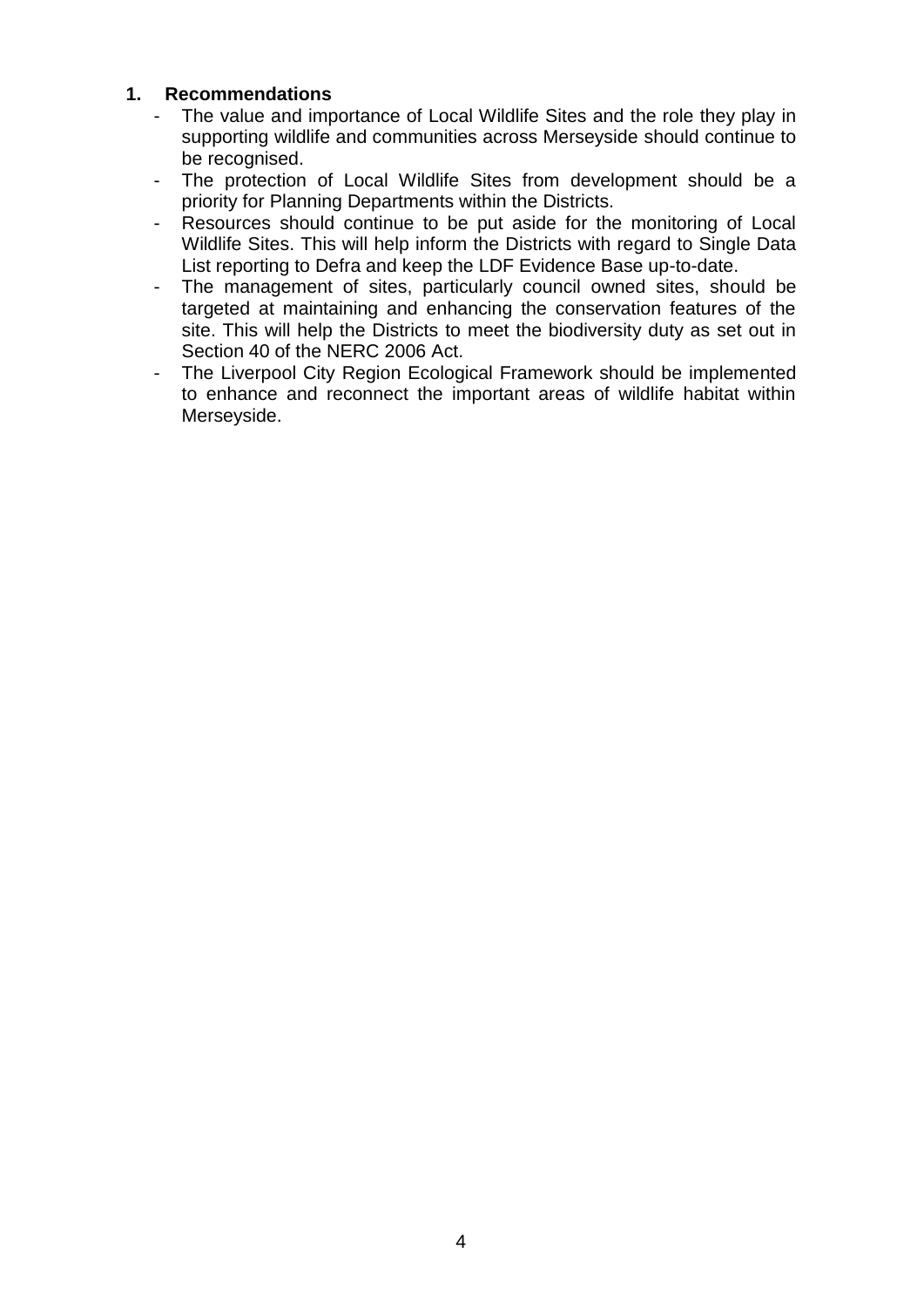# **2. Introduction**

# Local Sites

"The Local Sites system is a series of non-statutory sites, which seeks to ensure, in the public interest, the conservation, maintenance and enhancement of species, habitats, geological and geomorphological features of substantive nature conservation value. The Local Sites system should select all areas of substantive value, including both the most important and the most distinctive species, habitats, geological and geomorphological features within a national, regional and local context. Sites within the series may also have an important role in contributing to the public enjoyment of nature conservation." *Department of the Environment, Transport and the Regions (DETR), report April 2000*

Local Wildlife Sites (LWSs) are important assets at a district, regional and national level for their nature conservation value. LWSs contain valuable nature resources that contribute to biodiversity through their connecting and buffering qualities, supporting habitats and species that are rare or declining, providing good examples of exceptional population(s) of a more common species, or exceptional diversity of species or habitats.

In certain areas, LWSs provide the bulk of areas designated for nature, both in number and combined area. LWSs are therefore extremely important for nature in these areas. Almost 20% of LWSs are within urban areas, providing over 130,000 hectares of urban green-space within England, by far the largest contribution of any wildlife sites.

Recommendation 12, within *Making Space for Nature,* (Lawton et al.), is that Local Authorities take responsibility for the identification and monitoring of LWSs. **Within North Merseyside this is already being undertaken through the Merseyside Local Sites Partnership and monitoring being conducted regularly since 2008 and published through 'The status of Local Wildlife Sites in Merseyside, Local Sites Annual Monitoring Reports'.**

#### **2.1. Defra guidelines**

In 2006 Defra issued guidelines based around the principle that:

*"whilst Local Sites may also provide other benefits, they contain features of substantive nature conservation value and that the purpose of selection is to provide recognition of this value and to help conserve those features by affording the sites an appropriate degree of protection*."

Defra advise that the general condition of Local Sites is monitored every five to ten years to enable the reporting of the current state of Local Sites and ensure the features for which the site was originally designated are still present.

The Department for Communities and Local Government has announced that the National Indicator set has now been superseded by the Single Data List. Local Authorities, who had previously supplied data on National Indicator 197, will continue to provide the same data as part of their response to the Single Data List (SDL). The SDL, 160-00 Improved Local Biodiversity requires reporting over a 5 year period. Monitoring 20% of sites supports the reporting of this performance indicator.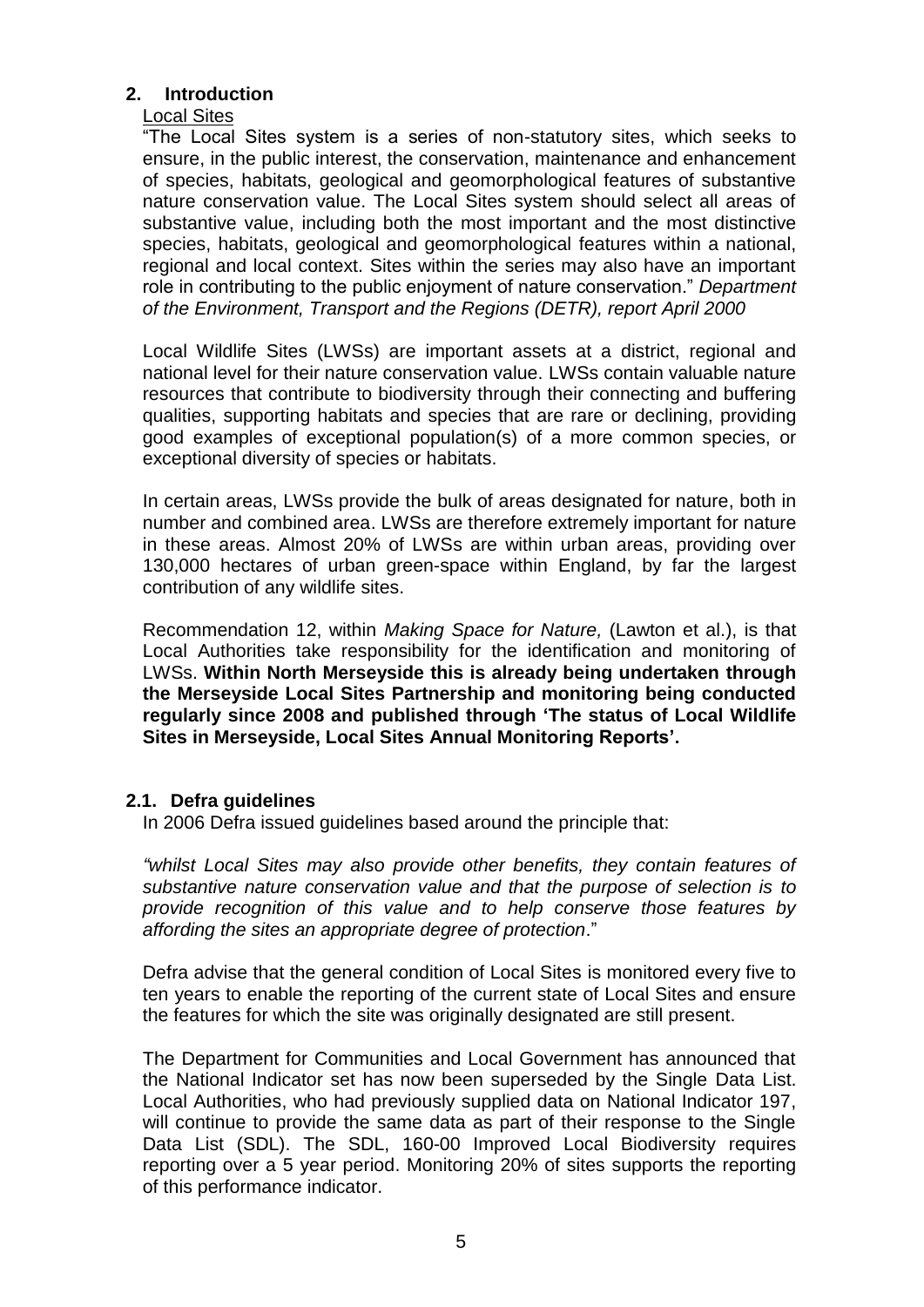# **2.2. Local Sites Partnership (LSP)**

Following Defra's 2006 guidelines, the North Merseyside LSP was established. This covers the Districts of Knowsley, Liverpool, Sefton and St. Helens. To designate Local Wildlife Sites, all sites for which records exist are assessed against the guidelines. Any sites, which meet the designation guidelines, are recommended for designation as Local Wildlife Sites. Monitoring has been undertaken since 2007.

The partnership has responsibility for 265 Local Sites in the partner Districts. Contrary to the general trend in the UK over the last 10 years, in North Merseyside only 4 sites (1%) have been lost, or have had developments approved, which will cause the loss of LWS status. **This shows the priority and commitment the Districts are giving to nature conservation, and the work that the LSP is doing to secure and maintain Local Wildlife Sites.** 

#### **2.3. Monitoring functions**

The annual monitoring of LWSs performs several functions. As well as assisting the work of the LSP, information obtained can also be of use to departments in Local Authorities and external bodies. Typically monitoring:

- Keeps the LDF Evidence Base on Local Sites up-to-date
- Provides data to help the Local Authorities report on the Single Data List requirement - Local Sites in Positive Conservation Management.
- Provides information on sites that are at risk from development, inadequate land management and invasive species.
- Maintains an overview of the condition of the site (i.e. are the features of importance still present and in good condition).
- Identifies management actions required.
- Provides information for districts to report the current status of LWSs in their Annual Monitoring Reports.
- Provides data that can be used to measure the effectiveness of policy protection.
- Recommends actions to help meet NERC duties under Section 40.
- Meets Recommendation 12 as set out in *Making Space for Nature* (Lawton *et al*).

# **2.4. Natural Environment and Rural Communities Act (2006)**

Local Authorities across England have a statutory duty towards the conservation of biodiversity. The Natural Environment and Rural Communities Act (NERC) 2006, places a duty on public bodies to have regard to biodiversity conservation. Section 40 of the Act states:

Section 40 Duty to conserve biodiversity.

*"Every public authority must, in exercising its functions, have regard, so far as is consistent with the proper exercise of those functions, to the purpose of conserving biodiversity."* 

The recommendations from the Local Sites monitoring report can help departments within Local Authorities meet their NERC duties. Further advice and guidance can be found in the leaflet: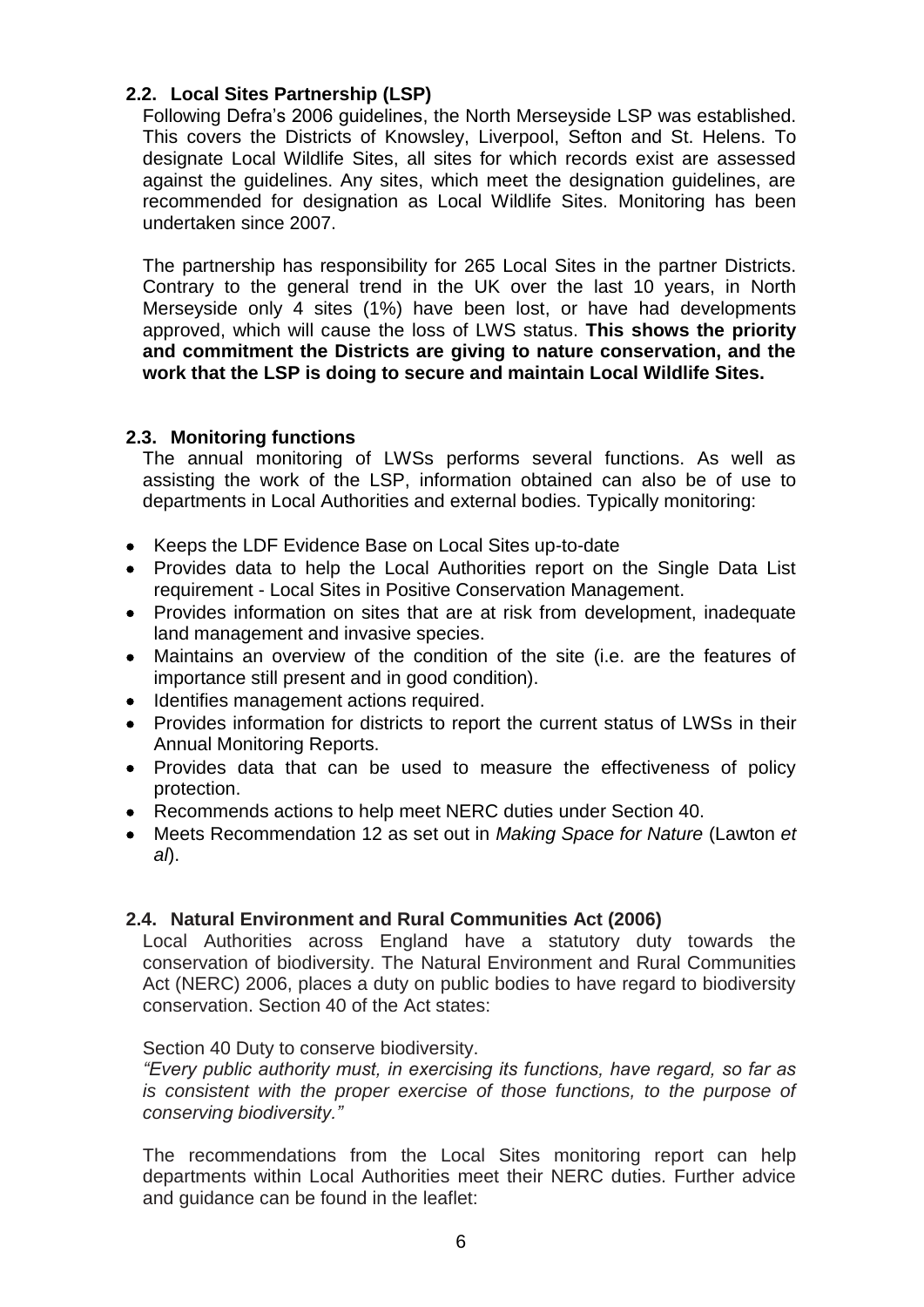"Merseyside Local Authorities & the Biodiversity Duty" available at: [http://www.merseysidebiodiversity.org.uk/index.asp?content=v2content\progre](http://www.merseysidebiodiversity.org.uk/index.asp?content=v2content/progress.xml) [ss.xml](http://www.merseysidebiodiversity.org.uk/index.asp?content=v2content/progress.xml)

# **3. Methodology**

**3.1.** The monitoring of Local Sites has four stages.

# **3.1.1. Desktop analysis**

Desktop analysis of sites performed the initial stage of data collection. Species records from previous surveys of the areas were obtained from Merseyside BioBank. Other information that has been carried out for a number of functions, such as planning applications, was also consulted to gather as much data as possible.

#### **3.1.2. Contact land managers**

Where sites are in private ownership, permission was sought for access to the land. For sites that are in public ownership, information was sent to council departments informing them that surveys will be taking place during the 2011 monitoring period.

#### **3.1.3. Site visits**

Walkover surveys were conducted for each site. Site visits were undertaken between April and August 2011. Surveys inspect site boundaries, habitat features and species, current activities and management practices, and suggest management and enhancement that would be of benefit to biodiversity. Photographs may be taken of sites to provide an additional visual record.

#### **3.1.4. Completion of monitoring forms**

The monitoring forms were completed on site visits as part of walkover surveys. Phase 1 habitat survey target note records were also completed on site. Copies of the phase 1 target notes were then passed to Merseyside BioBank for data capture.

#### **3.2. North West Lowlands Water Vole Project (NWLWVP)**

As with surveying in 2010, the water vole project contributed towards the monitoring of LWS during 2011.

# **3.3. Forever Meadows**

The second survey year for the Forever Meadows project had a focus upon St. Helens and Knowsley. The project was able to survey 14 LWSs which will contribute towards the data for these sites. Of sites surveyed in 2011, 10 had been monitored within the last 5 years through the annual LWSs monitoring. Therefore only 4 sites have been included within this report. The Forever Meadows Project Officer will be completing a report which details the findings of the project, including all the monitoring forms and management undertaken. This will provide a useful baseline for the important grasslands within Knowsley and St. Helens and will be factored into future monitoring to assess the impacts of management.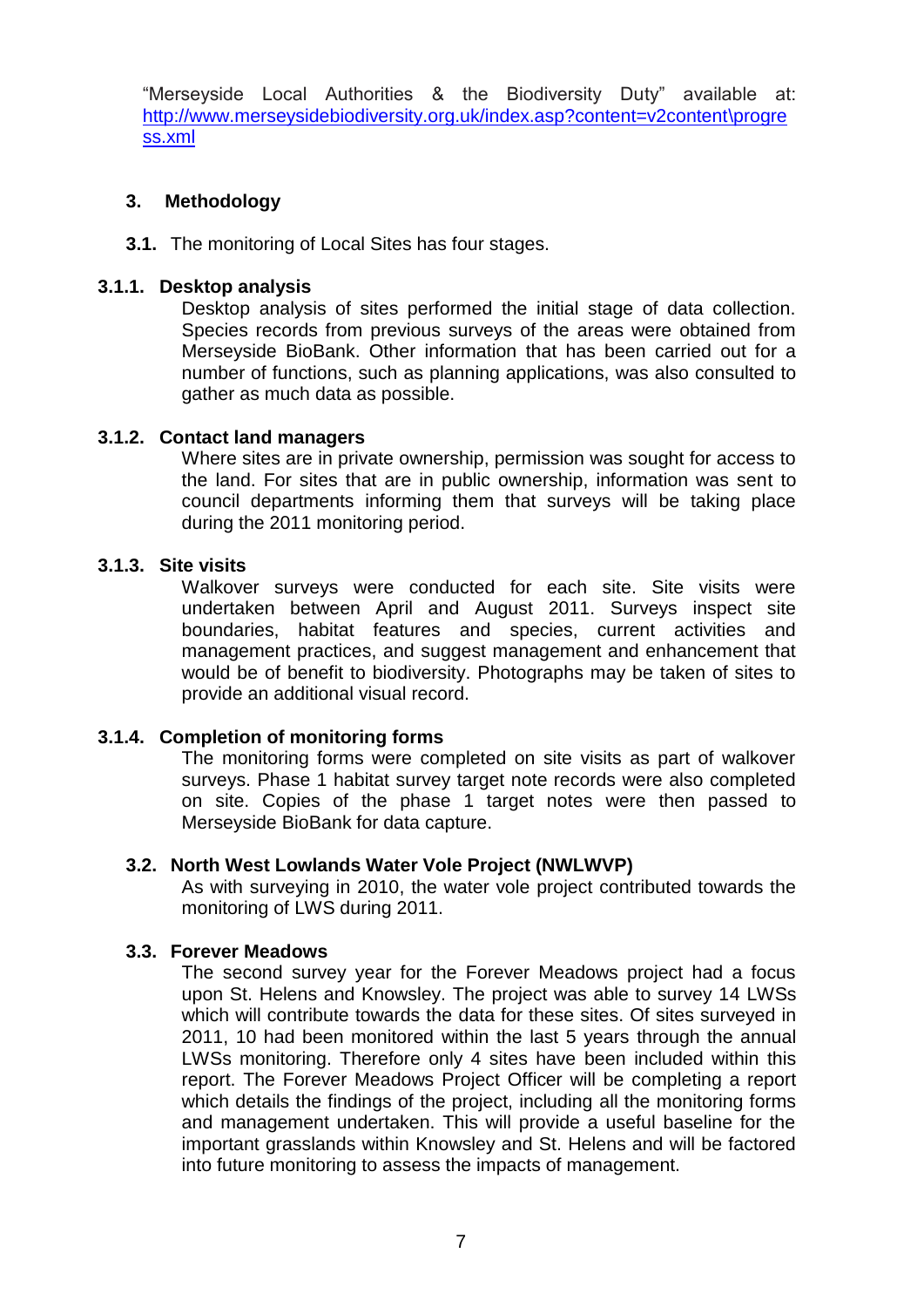#### **4. Results**

#### **4.1. Sites monitored**

54 sites were monitored in 2011 (Appendix 1). This is more than double the number in previous years' monitoring. The concerted effort by a number of individuals and groups to monitor sites has resulted in the high number. This is gratefully welcomed.

29 sites monitored in 2011 were in St. Helens. This is because St. Helens has the largest number of Local Wildlife Sites and previous years of monitoring have not managed to survey enough sites to ensure every site will be monitored on a 5 year basis. Across North Merseyside there are a large number of sites which had not been monitored for a long time and this is noticeable for sites within St. Helens.

The district summaries provide detailed information on the sites monitored in 2011. These are in Appendix 2.

#### **4.2. Ownership**

Of the 54 sites surveyed, 29 are in public ownership, with 4 being part owned by public bodies. Specifically the Local Authorities own 25 sites of LWSs surveyed in 2011.

#### **4.3. Extent**

Two sites were found to have loss of area. Mossland, west of Johnson's Cottage, Knowsley was found to have lost over half its area to agriculture. Charley Wood, Knowsley has also lost a small area to industrial development. All other sites are in their full extent as set out in the citations.

#### **4.4. Adjacent development/change of land use**

Since designation, 10 sites have had adjacent land that has been developed.

#### **4.5. On site activities**

Walking and dog walking continue to be the most recorded activities within LWSs at 38 sites.

Evidence of negative activities, such as tipping, burning and motor scrambling was recorded at 9 sites.

#### **4.6. Non-native Invasive Species**

41 sites had non-native invasive species present. In contrast to previous years, Himalayan balsam was the most recorded invasive species, followed by Japanese Knotweed and Rhododendron. This change reflects the number of watercourses included within monitoring during 2011.

#### **4.7. Designated features**

LWSs across North Merseyside can be designated for a variety of features, covering habitats and/or species. There is a continued trend of habitat loss (23 habitat features), with grassland habitats continuing to record the greatest losses (17 features). Water voles were the most common species designation feature, but at 8 sites they were not recorded this year.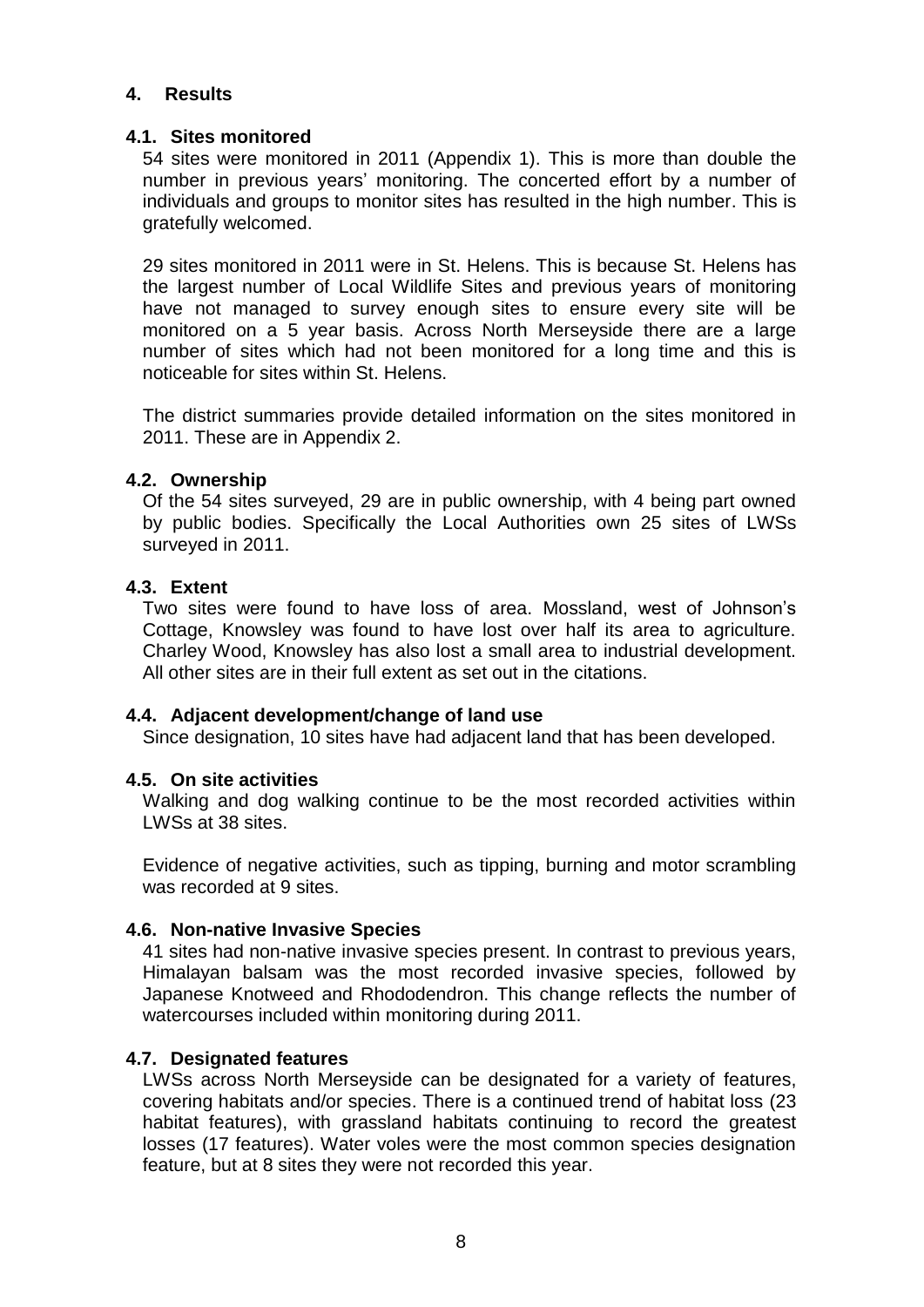#### **4.8. Current site management**

39 sites had some management being undertaken, even if minor. The management at 14 sites was found to be appropriate for positive conservation management.

#### **4.9. Management recommendations**

All sites, except one, surveyed in 2011 were found to require some form of management. In line with previous years, invasive species control is the recommendation made at the most sites (35).

The three management types recommended most frequently after invasive species control (scrub control, tree clearance and changing the grass cutting regime), are types of management which prevent succession of habitats and maintain the designation features.

Only Mill Brook, Netherley, Knowsley did not require any management. The habitat is suitable for the designation features (water voles).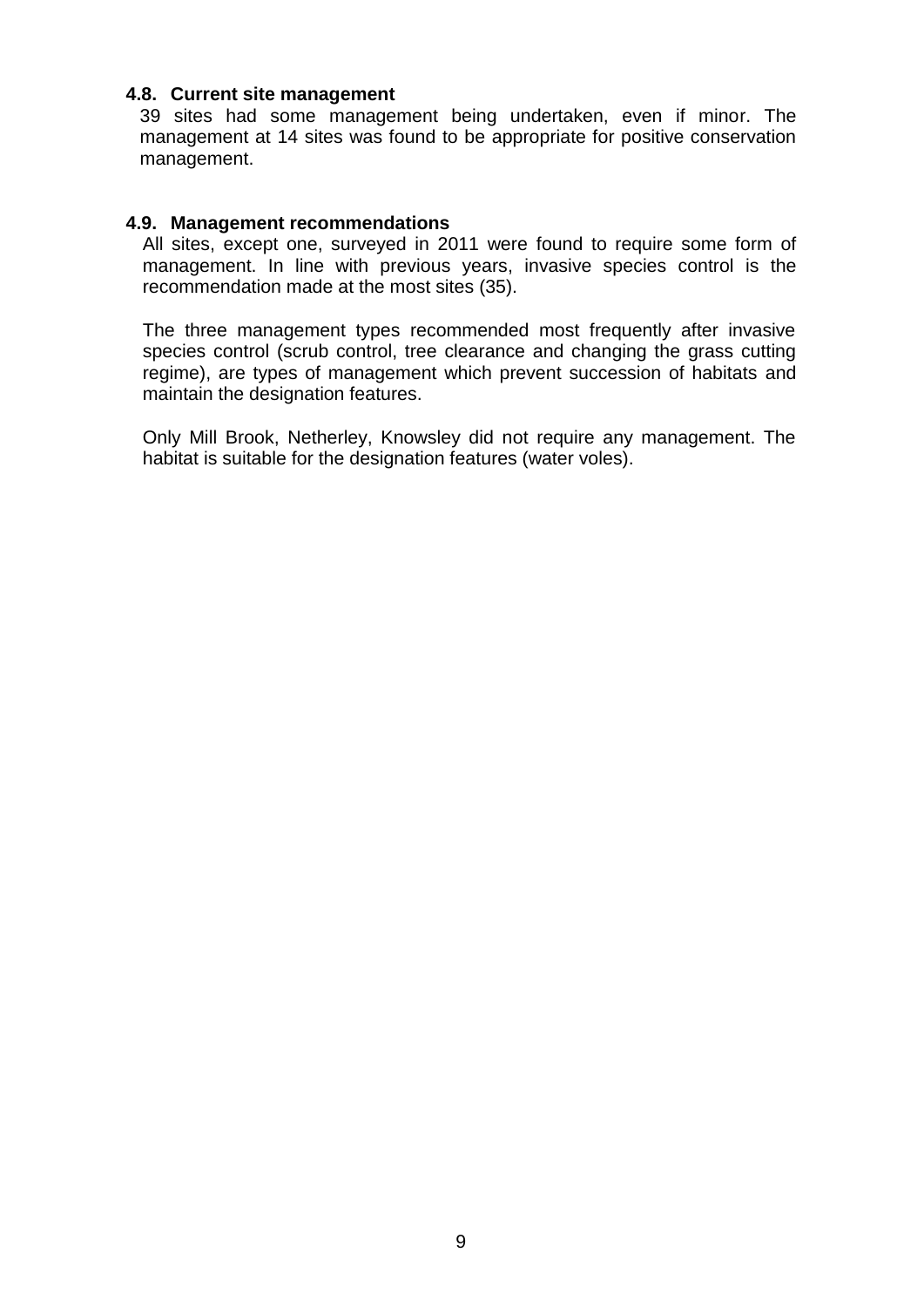# **5. Discussion**

#### **5.1. LWS Extent and adjacent development**

Two sites were recorded to have lost area to development or agriculture. This is a very low proportion and confirms the work the Districts are doing to protect their LWSs. Ten sites were found to have had adjacent development, which highlights the pressure sites are under from land-loss and the loss of buffering habitats.

# **5.2. Local Wildlife Site uses and activities**

Walking and dog walking continue to be the most commonly recorded activities in Local Wildlife Sites. This continues to highlight the importance and value of sites to local communities as a local environmental asset. Tipping and burning continue to be the most commonly recorded negative activity on sites. Most sites which experience tipping and burning activities are large and the activity could be attributed to the relative isolation that can be found in certain areas.

#### **5.3. Invasive species and habitat loss**

Invasive species continue to be a major problem to LWSs. Some sites had very high percentage cover of invasive species, and the same three species are recorded most frequently during monitoring. These species can reduce the species diversity of the site by outcompeting native flora. The presence of invasive species may also be compounding habitat losses, although grasslands seem to be experiencing the highest losses which are mostly attributed to natural succession to scrub and woodland.

#### **5.4. Management**

Management, or the lack of, continues to be a major issue on local sites. Although conservation specific management is being undertaken at a number of sites, the number of sites with general management is much higher. Raising awareness of the conservation management needs of a site is a continuing theme. In those sites which have general management, conservation specific management could be introduced as part of the existing management regime, or instead where appropriate.

As with last year, some benefit is afforded to sites which are managed for amenity purposes, such as council owned parks and green-spaces. However, management not aimed at ecological conservation can lead to the loss of habitats and a reduction in species. This was found at a number of sites during the 2011 monitoring.

As with previous years Invasive species control is recommended at the most sites. This flows from the high number of sites which have invasive species present. However, it is evident from monitoring that the priority on most sites is preventing succession and the loss of important conservation features. There high number of recommendations for scrub control, grass cutting and tree clearance, which are techniques to reverse habitat loss and maintain designated conservation features. This issue is particularly important for grasslands and wetlands.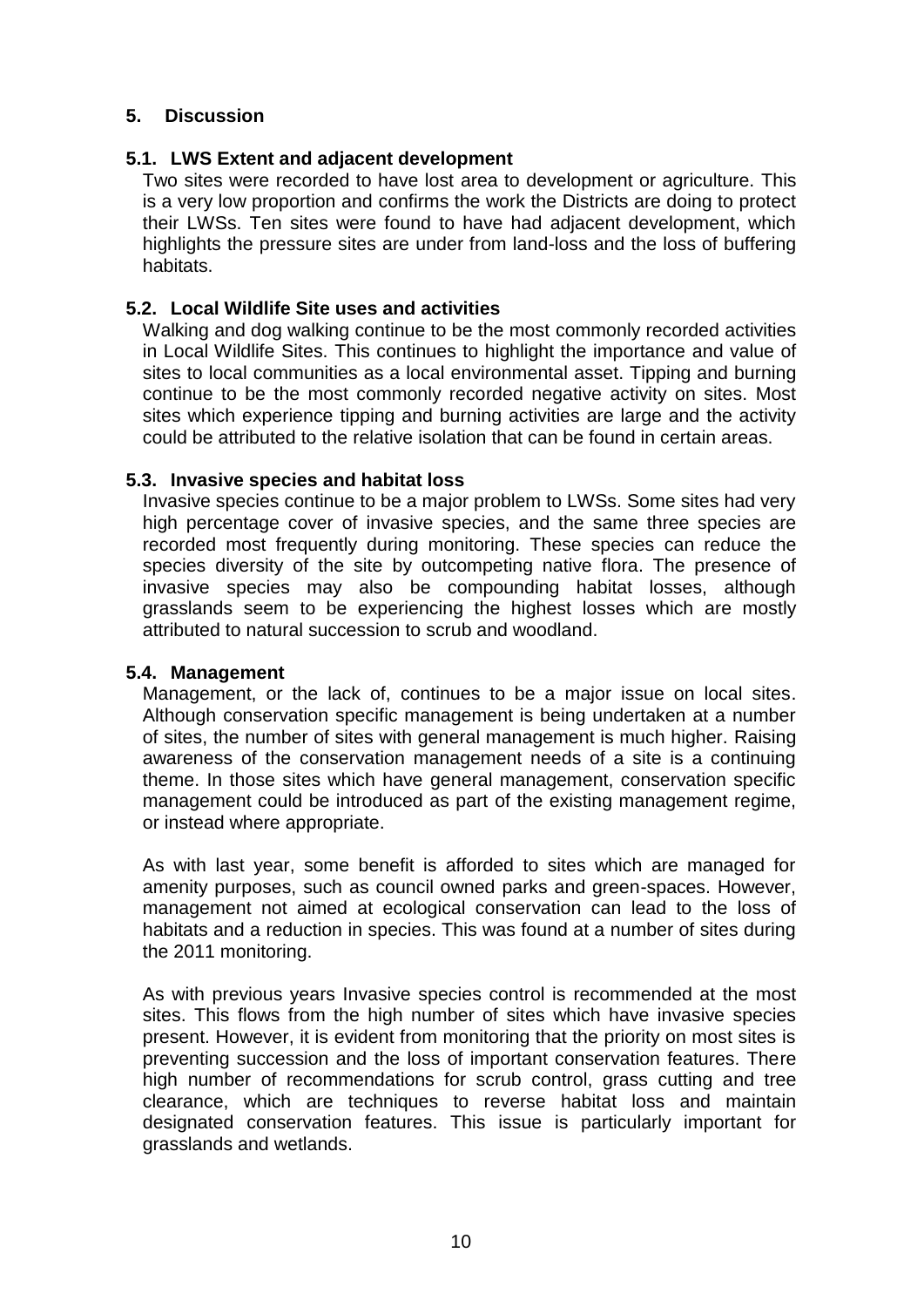# **6. Conclusions**

Local Wildlife Sites within North Merseyside continue to be a valuable asset to wildlife and local populations. For four years the most popular activity within LWSs has been walking and dog walking.

"*The natural world contributes to people's health, well-being and quality of life. There is compelling evidence that access to natural spaces provides a wide range of benefits to people, including improved physical and mental health, greater self-esteem and improved concentration levels in children. Natural spaces can also help foster pride and a sense of belonging among local communities, and reduce anti-social behaviour. Establishing more coherent and resilient ecological networks will help to secure these benefits for more people, particularly in towns and cities, where more than 80% of us live and where disconnect with nature is often greatest*." Lawton et al.

A large number of LWSs are contributing towards the quality of life across Merseyside and the loss of these sites would have adverse impacts upon local communities. However, monitoring shows that the quality of some sites; problems with access; and connections between sites are limiting factors in their use by local communities. Improvements to more sites would help contribute further towards increases in quality of life.

The evidence from 2011 LWS monitoring confirms last year's results that, although more sites are having positive conservation management, of the total number of sites the majority are not experiencing conservation management. The increasing trend of habitat losses, witnessed over the past two years, is due to the lack or misdirection of management. It is evident that all sites require targeted and planned management, to maintain, reinstate or improve the designated features to some extent. A major problem continues to come from invasive species and the undesirable succession of habitats. It can be shown that those sites that are managed for conservation have retained habitat features. If some management resources, which are currently focused upon high intensity amenity management, were redirected to target conservation improvement there could be a significant increase in the condition and ecological value of LWSs. This would also result in the reduction of site management needs and hence a reduction in costs for site managers and land owners. This is particularly relevant for council owned parks and green-spaces.

However, a number of sites monitored during 2011 were found to be in good condition, and many with management that was maintaining and enhancing the features of conservation. These figures will be used to inform the 2011/12 Single Data List reporting and should result in an increase in the percentage of sites in positive conservation management. Councils should be pleased that sites in their ownership are providing important areas for wildlife.

The continued monitoring and assessment of LWSs is needed across North Merseyside to inform councils, land managers and owners of the requirements of the sites. A great achievement has been made during 2011 to monitor 54 sites. However this high proportion of sites may not be achievable again due to external pressures.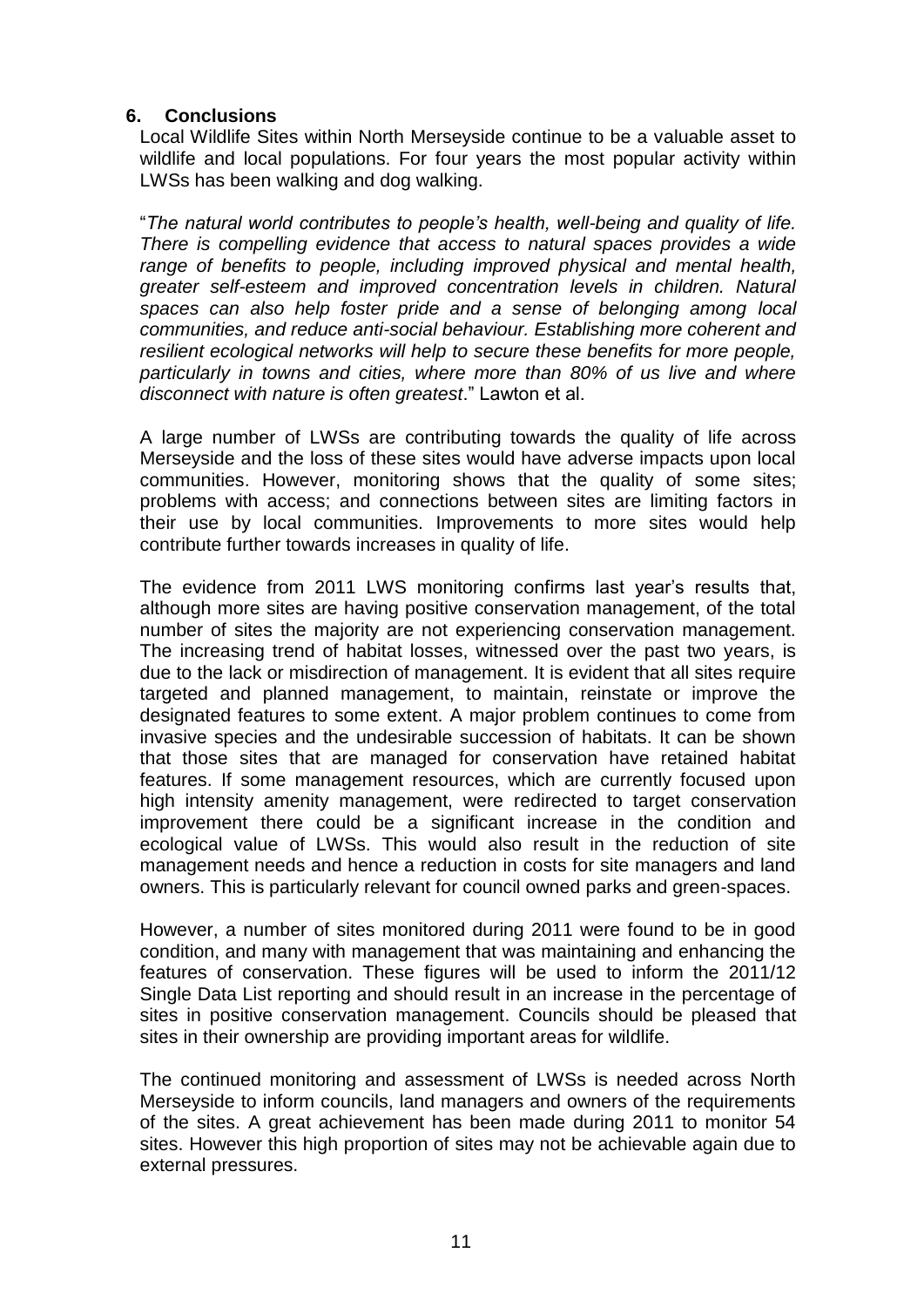# **Bibliography**

Bennett, C (2009) "National indicator sub-regional report" Merseyside Environmental Advisory Service.

Department for Environment, Food and Rural Affairs (2006) "Local Sites Guidance on their Identification, Selection and Management." Available at [http://www.defra.gov.uk/wildlife](http://www.defra.gov.uk/wildlife-countryside/ewd/local-sites/localsites.pdf)[countryside/ewd/local-sites/localsites.pdf](http://www.defra.gov.uk/wildlife-countryside/ewd/local-sites/localsites.pdf)

Entec Uk Ltd (2010) "Review of the Biodiversity Duty contained in Section 40 of the NERC Act 2006"

Hartley, A (2008) "The status of Local Wildlife Sites in Merseyside 2008". Merseyside Environmental Advisory Service.

Hartley, A (2009) "The status of Local Wildlife Sites in Merseyside 2009". Merseyside Environmental Advisory Service

Lawton et al (2010). *Making Space for Nature*: A review of England's Wildlife Sites and Ecological Network.

Merseyside Biodiversity Group (2008) "Merseyside Local Authorities and the Biodiversity Duty" [http://www.merseysidebiodiversity.org.uk/index.asp?content=v2content\la](http://www.merseysidebiodiversity.org.uk/index.asp?content=v2content/la-resources.xml)[resources.xml](http://www.merseysidebiodiversity.org.uk/index.asp?content=v2content/la-resources.xml)

Merseyside Biodiversity Group (2008) "NI197: Data Guidance". Available at [http://www.merseysidebiodiversity.org.uk/index.asp?content=v2content\la](http://www.merseysidebiodiversity.org.uk/index.asp?content=v2content/la-resources.xml)[resources.xml](http://www.merseysidebiodiversity.org.uk/index.asp?content=v2content/la-resources.xml)

Rhodes, R (2007) "The status of Local Wildlife Sites in Merseyside 2007". Merseyside Environmental Advisory Service.

Rhodes, R (2008) "North Merseyside Local Wildlife Sites Selection Guidelines". Merseyside Environmental Advisory Service.

Royal Commission on Environmental Pollution, 2007

The Wildlife Trusts (2008) "Status of English Local Wildlife Sites systems"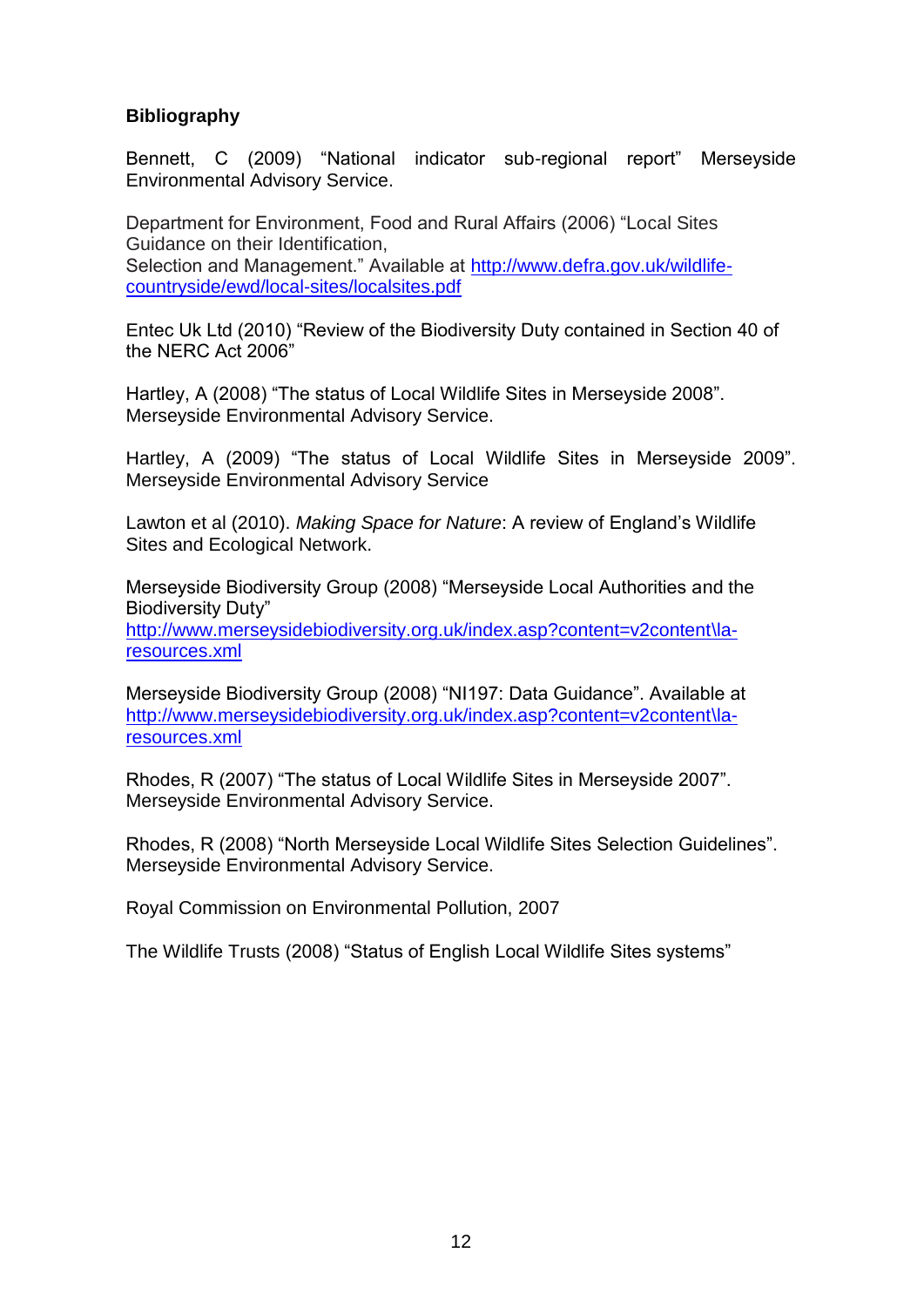# **Appendix 1**

Sites monitored during 2011

#### **Knowsley**

Akers Pits Alder Brook, Cronton Charley Wood Copse, south of A58, Prescot Croxteth Brook Grassland west of Seth Powell Way Huyton and Prescot Golf Course Knowsley Brook Mill Brook, Netherley Mossland west of Johnson Cottage Stadt Moers Q2 Simonswood Brook

#### **Liverpool**

Sefton Park Croxteth Park and River Alt Leeds-Liverpool Canal River Alt and adjacent sites through Gilmoss Calderstones Park Knowsley Brook

#### **Sefton**

Leeds-Liverpool Canal Rimrose Valley Switch Island Whinney Brook Ainsdale Hills LNR Ainsdale Hills NNR Southport Marine Lake

#### **St Helens**

Bawdry Brook Cambourne Road Pond Clinkham Wood Cloghe Wood and Grassland Ellams Brook Fir Wood Glasshouse Close Wood Grassland north of Sankey Brook Islands Brow Burgy Land west of Gerrard's Lane Leg O'Mutton Dam Lyme Pit Tip Mersey Valley Golf Course Mill Brook Mill Brook 04 Mill Wood Mossborough Moss and Woodland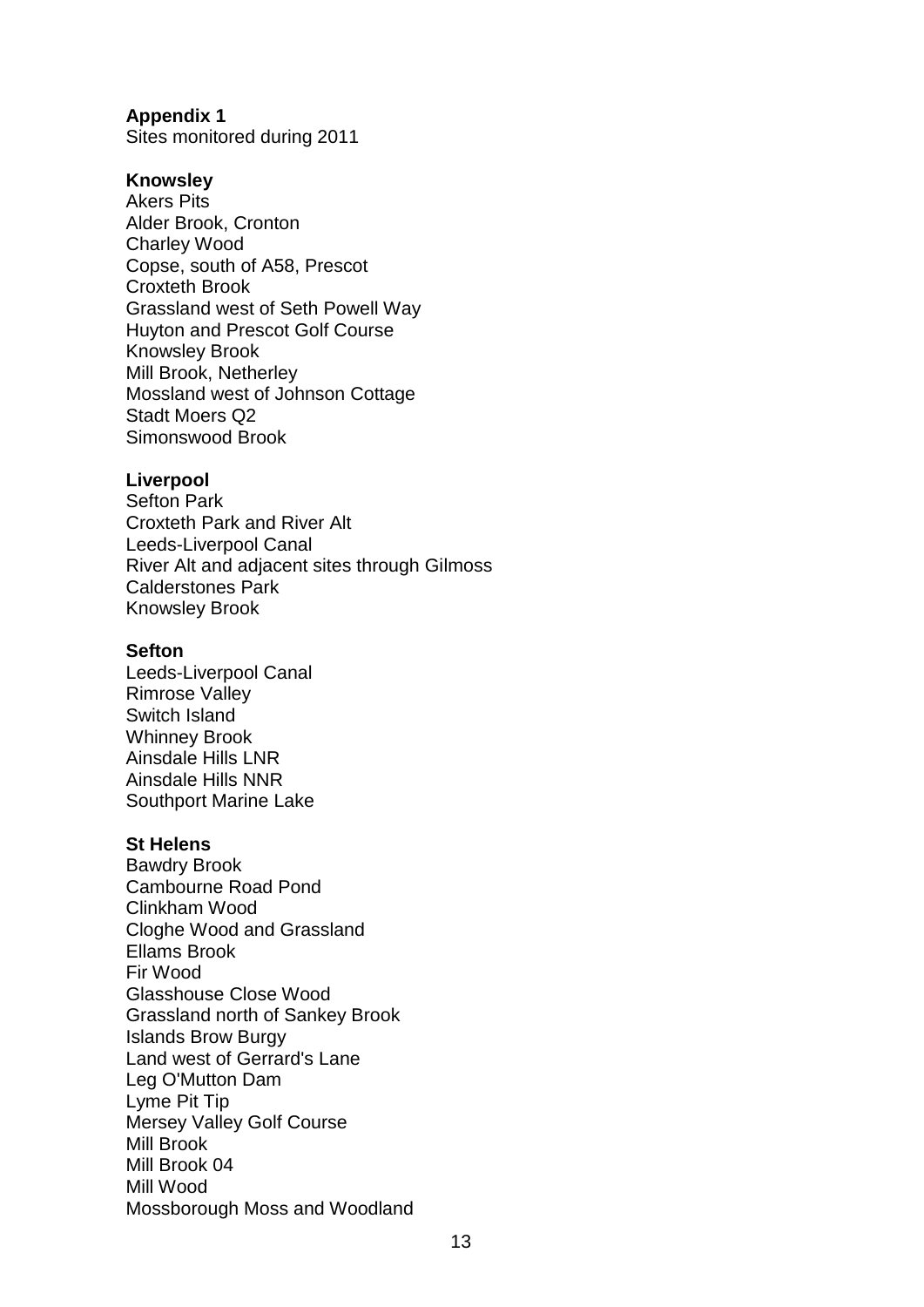Newton Brook 05 Ravenhead Ponds Red Brow Wood Sankey Brook Sherdley Park Sidings Lane Small Wood, north east of Fenny Bank St Helens Canal Thatto Heath Dam Weathercock Hill (Mine spoil, west of) Wittle Brook Windlehurst Quarry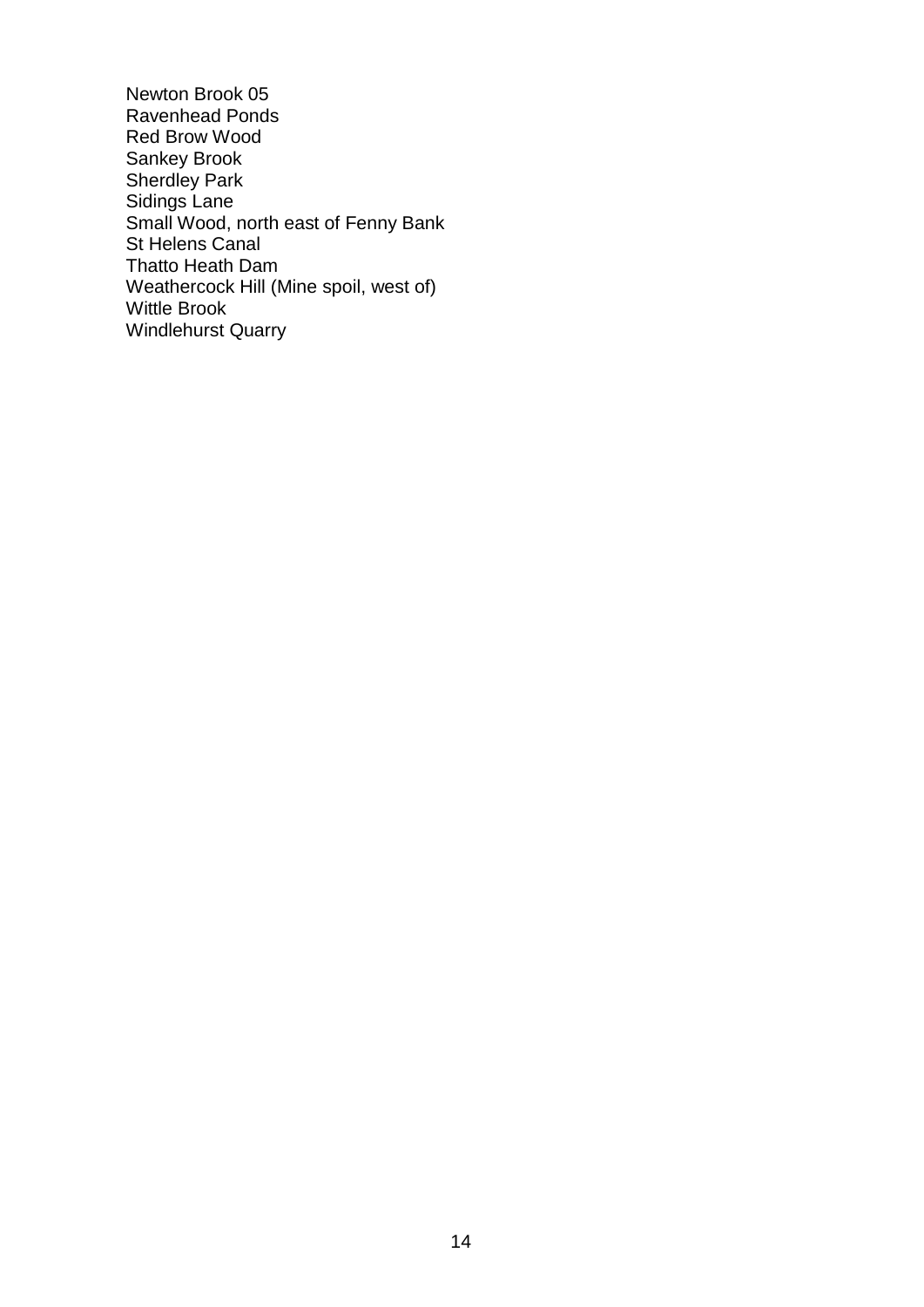# **Appendix 2 – Detailed District information**

# **1. District Summaries**

# **1.1 Knowsley**

 12 sites were monitored within Knowsley during 2011 and the results are summarised below.

# 1.1.1. Akers Pits

- This privately owned woodland, dominated by a mixture of mature tree species. A series of ponds is highlighted as important on this site, and were recorded as present.
- Usage of the site was recorded as very limited. The current management seemed limited and is not focused upon maintaining the features of conservation interest.
- The ponds were all shaded by trees growing around them. They were also very shallow and full of leaf litter. Very limited aquatic and marginal vegetation were recorded. Some clearance of these trees around the ponds was recommended. Hybrid bluebells was recorded within the woodland.
- There is some regeneration of trees but this was recorded as limited to sycamores. The scrub/shrub layer is reasonably diverse but limited in distribution. Clearance of the sycamore trees and samplings would encourage more ground flora to develop and the scrub/shrub layer to expand.

# 1.1.2. Alder Brook, Cronton

- A small brook containing a mosaic of habitats, including scattered trees, neutral grassland and single species dominated swamp. All habitats were recorded as present during the monitoring. A public footpath runs close to the site.
- The main management recommendation for this site was to instigate an annual grass cut of the banks with the aim to increase the species diversity. This would also prevent the grassland becoming dominated by scrub. It was also recommended that some of the scrub is removed along the brook to allow the grassland to expand.
- The area of swamp habitat is also being encroached upon by trees and it would be beneficial for these to be removed/thinned.

# 1.1.3. Charley Wood

- This council owned woodland contains semi-natural woodland as well as plantation woodland. There was evidence of very limited access with some walking occurring. A number of large glades were present which are dominated by scrub, bracken and rank grassland.
- The habitat features are grasslands, surveying has found that these grasslands were limited in distribution due to succession of habitats (scrub and bracken encroachment).
- Rhododendron, Japanese knotweed and Himalayan balsam were all present within the wood. The rhododendron is locally dominant, suppressing large areas of the ground flora.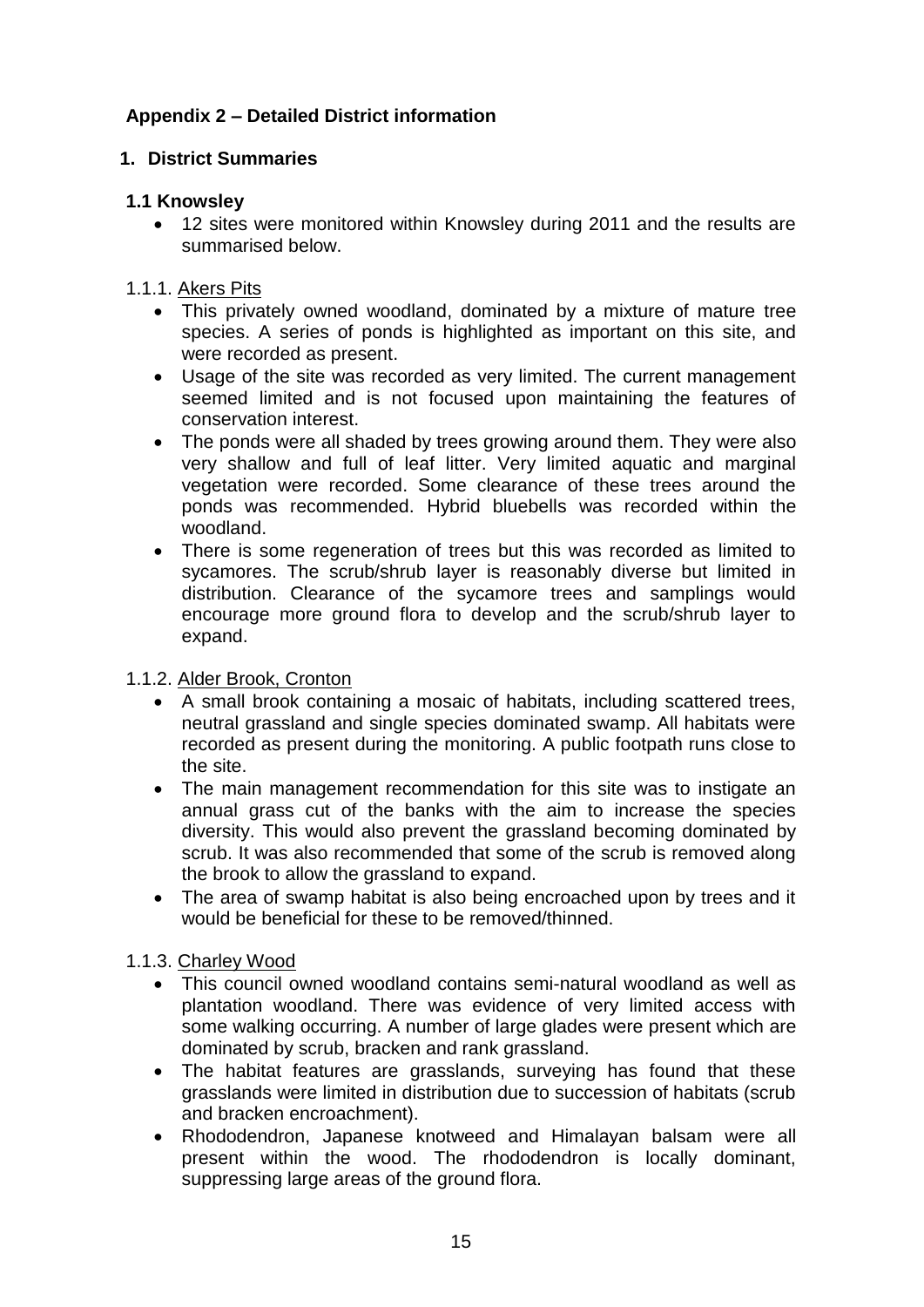The main management recommendation was to control the invasive species. Other recommendations include clearing the scrub and bracken from the glades to encourage the grassland to regenerate. Also, the plantation and self-seeded woodland required thinning. It is probable that an area of wet woodland has established within the marshy grassland area. This is a valuable BAP habitat and a balance may need to be met whether to retain this habitat or try to re-establish the marshy grassland.

# 1.1.4. Copse, south of A58, Prescot

- An area of woodland with a wide variety of tree species and ages present. A large amount of deadwood was present across the site, which is beneficial.
- The primary school uses an area of the woodland as a playing field. This is regularly mown and is improved grassland.
- Rhododendron, Japanese knotweed and hybrid bluebells were all present, although in low frequency. There were a number of garden escapees along the eastern boundary where garden waste had been deposited. The central area, around the school playing field had a high occurrence of bracken.
- Management recommendations are invasive species control, specifically the rhododendron to prevent it becoming dominant. The pond was dry at the time of surveying, and may benefit from deepening and limited tree clearance.
- An area in the centre of the woodland, outside the LWS, was recorded as overgrown and forming a semi-natural clearing with grassland species present. It was recommended to include this in the site and remove scrub to allow the grassland to spread.
- A wall which previously split this site from Eaton Street Park had fallen/been pulled down and the school stated that this has lead to an increase in anti-social behaviour, littering and fires within the woodland.

1.1.5. Croxteth Brook

- A short stretch of brook, which forms part of a hot-spot for water voles within Liverpool and Knowsley. The habitat was recorded as suitable for water voles with a wide variety of marginal and bankside vegetation. Blinks (*Montia Fontana*) is present submerged within the brook. Himalayan balsam is also present along the banks.
- No water voles signs were recorded, although a mink footprint was found.
- Mink and invasive species control would be beneficial along this brook. Although not vital currently, some areas of the banks would benefit from scrub control and removal.

# 1.1.6 Grassland west of Seth Powell Way

- This council owned site contains a species rich grassland, as well as reedbed and woodland. The River Alt flows through the site and water voles have been recorded in the area, the habitat within this site is not suitable due to bankside trees.
- No invasive species were recorded as present during the survey, but Japanese knotweed has been reported as present on site.
- The management recommendation for this site was to instigate an annual cut of the grassland. The control of invasive plants, if present, is also a priority.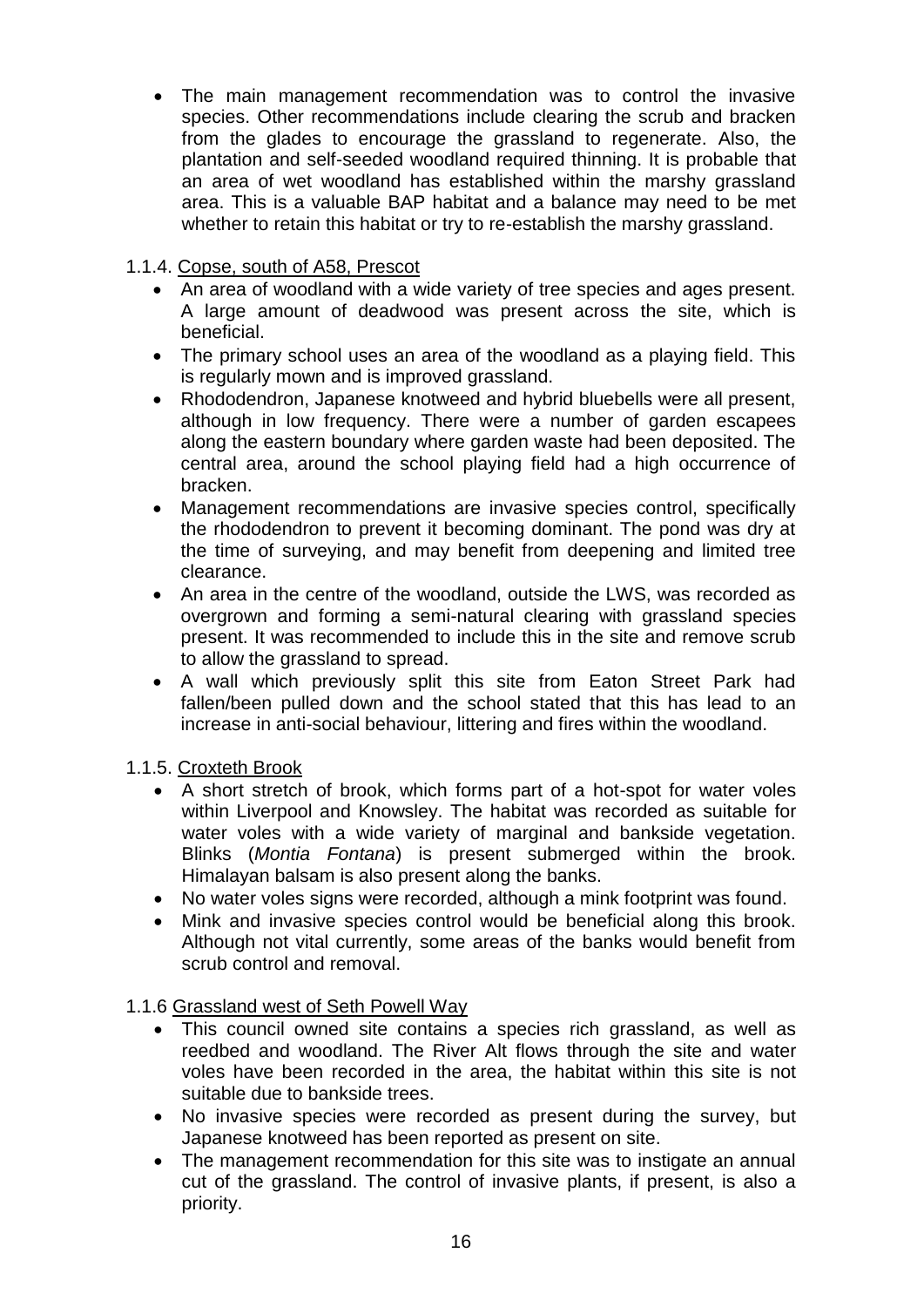1.1.7 Huyton and Prescot Golf Course

- This large golf course covers a wide range of habitats and includes a population of water voles. The entire site was not surveyed due to time constraints and weather conditions. Although all the habitat features were recorded as present. The brook was not surveyed for water voles.
- The site was managed, with regularly mown greens and 'rough' areas of the golf course; although around the edge of the site the grassland is allowed to develop.
- The woodland areas were also managed with no scrub layer and very limited species diversity. The ponds surveyed were species and habitat rich.
- The main management recommendation is to reduce the management in some areas and allow the grassland to develop. This would be particularly beneficial within the woodland areas.
- A small area of acid grassland and marshy grassland was recorded within the site, but this is not part of the site's citation.
- Additional surveying was advised to cover the whole site and search for all the designation features.

1.1.8. Knowsley Brook

- A long stretch of brook which forms part of the hot spot for water voles. In one area the site is along one bank of the brook, with a complementary Liverpool LWS along the other bank.
- Industrial development had occurred adjacent to the site within Knowsley Business Park and Gillmoss Industrial Estate, Liverpool.
- Signs of water voles were recorded but were very limited. The habitat is suitable in places, mainly along the stretch which forms the district boundary with Liverpool. Himalayan balsam is present along the banks of the brook, which are also engineered in places, although this is with wooded sleepers and could allow access between/behind them.
- Management recommendations were mainly removal of invasive species and grass cutting to prevent scrub encroachment.
- The stretch through Knowsley Business Park is restrained within a concrete channel and could be re-aligning to naturalise it. The wooden sleepers could also be removed and replaced with soft defences.
- Willow Bed Plantation woodland is adjacent to the brook and would benefit from a further survey. The woodland seemed to be species rich and contained areas of wet woodland.

1.1.9. Mill Brook, Netherley

- A very short stretch of brook forming a link between Netherley Brook LWS and Dog Clog Brook LWS. The stream is wide and slow flowing, providing good habitat for water voles. A public footpath runs along the edge of the site.
- Water vole signs were recorded along the brook, including numerous holes, runs and bedding.
- The habitat is good for water voles with lots of grass and herb species and very little scrub encroachment. Lots of submerged vegetation was also present. Himalayan balsam covers a large percentage of the site (26- 50%).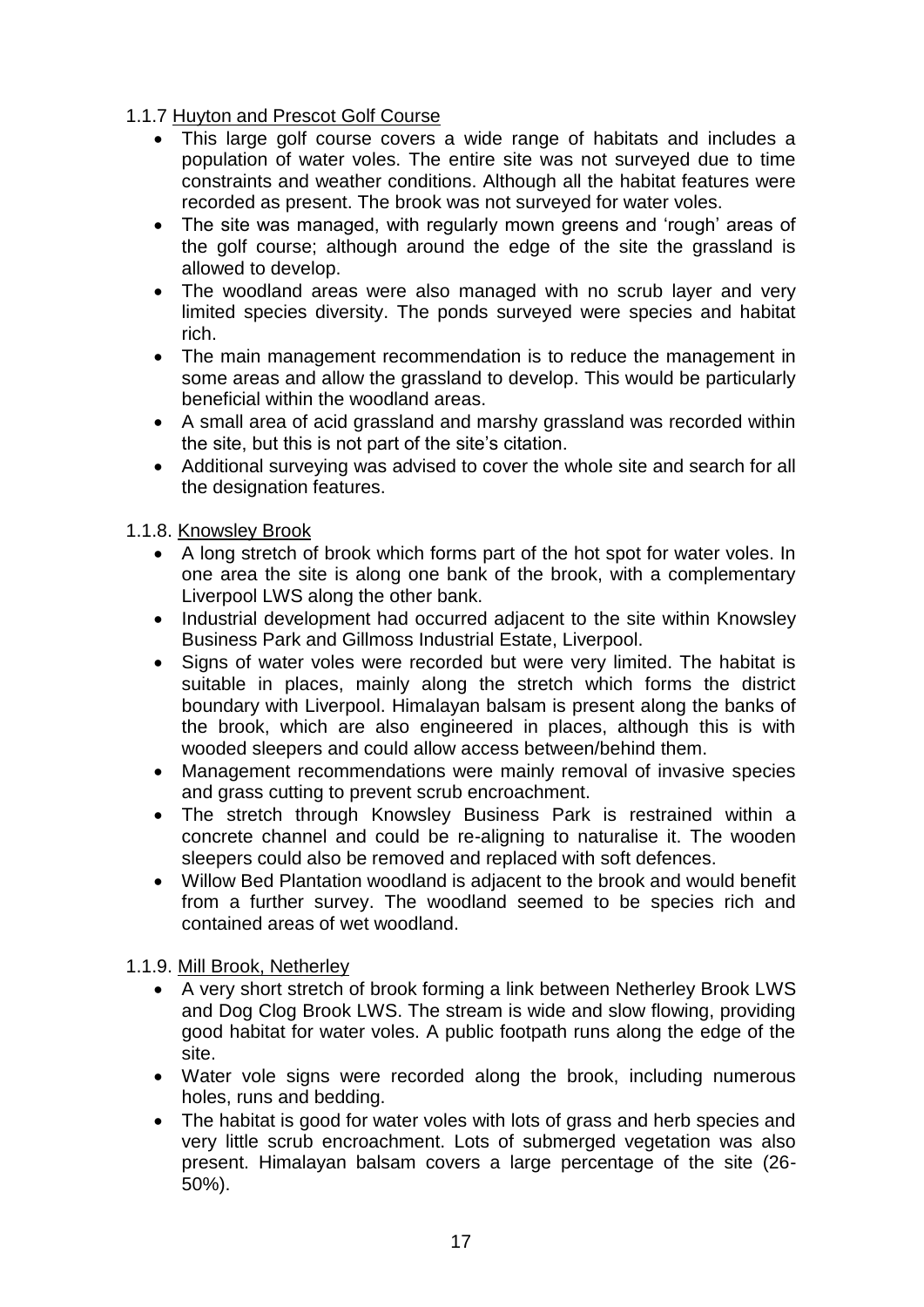- The current site only runs along half of the brook, it was recommended that the rest is included within the LWS. Also, the field to the north of the site was recommended for inclusion within the LWS. It contains a number of habitats (swamp, standing water, grassland and hedgerow). The site has large potential as an even more important wildlife site with some habitat management and enhancement.
- Management is recommended to control the invasive species.

1.1.10. Mossland west of Johnsons Cottage

- This is an area of privately owned relic lowland raised bog. It was not due for monitoring in 2011, but a boundary review identified that the southern half of the site had been destroyed by agriculture. Therefore the site was included in the monitoring.
- The site was originally made up of a southern section of relic bog surrounded by agricultural land, and a northern area covered in woodland and adjoining Brown Birches LWS woodland.
- The northern section was recorded as being used as a paintballing site and dominated by silver birch (*Betula pendula*) woodland. The ground flora was dominated by purple moor grass (*Molinia caerulea*). The edge of this area was surrounded by a ditch with good species diversity.
- None of the designation habitat features were recorded. It is possible that they were present within the southern section.
- Rhododendron was present, covering a significant area of the site, although the owners/managers of the site were actively clearing it. This was recommended to continue/increase.
- Depending upon priorities it may be beneficial to fell the trees and attempt to encourage the bog to regenerate.

#### 1.1.11 Stadt Moers Q2 and visitor centre

- This council owned site forms one of four other LWSs that cover Stadt Moers Country Park. The site is made up of an area of amenity grassland and woodland.
- The designation habitat features (marshy grassland and neutral grassland) were not recorded as present. This may be because the woodland has expanded, for example wet woodland was recorded in the survey. The areas of amenity grassland could once have been more species rich, with possible misdirection of management reducing the species.
- Management recommendations include clearing trees and scrub to encourage grasslands to re-establish and prevent the wetland habitats from drying out.

1.1.12. Simonswood Brook

- A long stretch of brook, which forms another part of the water vole hotspot within Liverpool and Knowsley.
- The brook is slow flowing with steep banks. These were covered in grass and tall herb species providing suitable conditions for water voles, although Himalayan balsam is dominant in some areas.
- A number of water vole signs were recorded, including feeding remains, holes and latrines.
- The habitat is suitable for water voles and the only management recommendation is to remove the invasive species.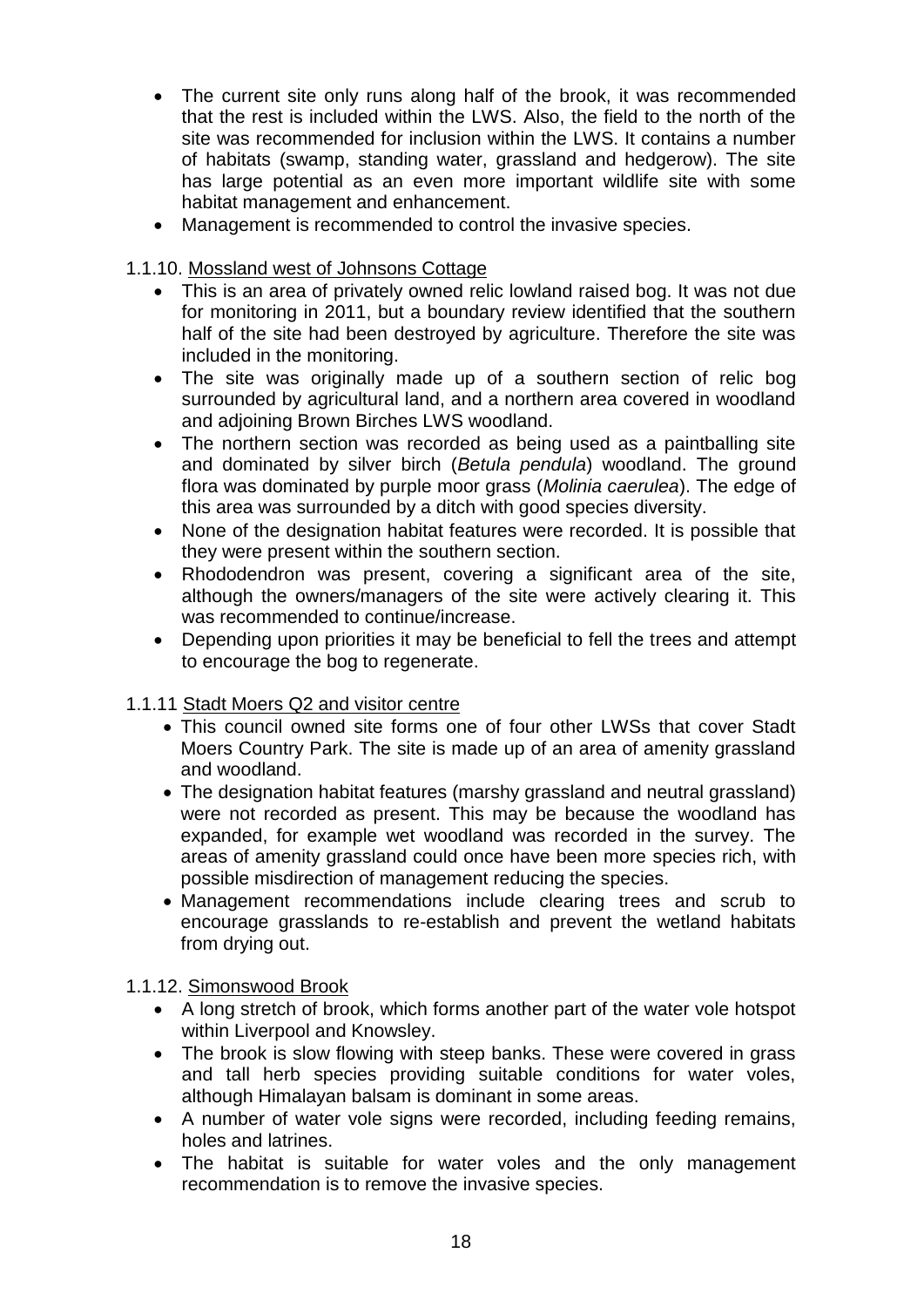# **1.2 Liverpool**

- Six sites were surveyed in Liverpool during 2011 and the results are summarised below.
- 1.2.1 Calderstones Park
	- A large council owned park.
- 1.2.2 Croxteth Park and River Alt sites
	- A very large council owned site with a wide variety of habitats present, including woodland, ponds, parkland, and grasslands. Water voles are also present along the River Alt. The site is well used as a recreational/educational resource.
	- All the habitats listed on the citation were recorded during the monitoring, although they were all judged to be in deteriorating condition. Invasive species were recorded on site (rhododendron, Japanese knotweed, Himalayan balsam, giant hogweed and hybrid bluebell).
	- The site is currently managed in some areas and it was recorded that future management is planned for some of the woodlands.
	- Management recommendations were to continue the woodland management within Mull Wood and continue to extend this to the other woodlands. They would benefit from thinning, gap/glade creation, invasive species removal and understory encouragement.
	- The parkland on site was recorded as grazed during the survey, although this does not seem to be with biodiversity in mind. An adaption to the grazing regime was recommended. The parkland trees are also overmature and were advised to be supplemented with new planting.
	- The management of the grasslands on site, ranged from intensive mowing to no management at all. It was recommended to reduce the mowing in some areas, while increasing it in others.
	- All the ponds are currently overgrown and would benefit greatly from some tree/scrub removal.

#### 1.2.3 Fazakerley WwTW, River Alt and Sugar Brook

- Another large site coving a wide range of habitats. It is council and privately owned. A significant amount of habitat creation and enhancement has been undertaken as part of adjacent developments. All the habitats listed on the citation were recorded as present.
- The management on site is recommended to thin the plantation woodland and create rides and glades. The grassland on site is also in need of annual cutting and the removal of the scrub which is encroaching.
- It was also recommended to conduct some work to the brooks onsite, including control of the water flow, re-profiling the banks in places and desilting.

# 1.2.4 Leeds – Liverpool Canal

- A stretch of canal which has number of important habitats present, including swamp, grassland and running water. All were recorded to be present and in reasonable condition.
- A number of invasive species were recorded during the monitoring. Japanese knotweed was recorded as causing a problem within the grassland and was in need of control. *Azolla* and parrot's feather were also recorded as covering 20% of the aquatic area.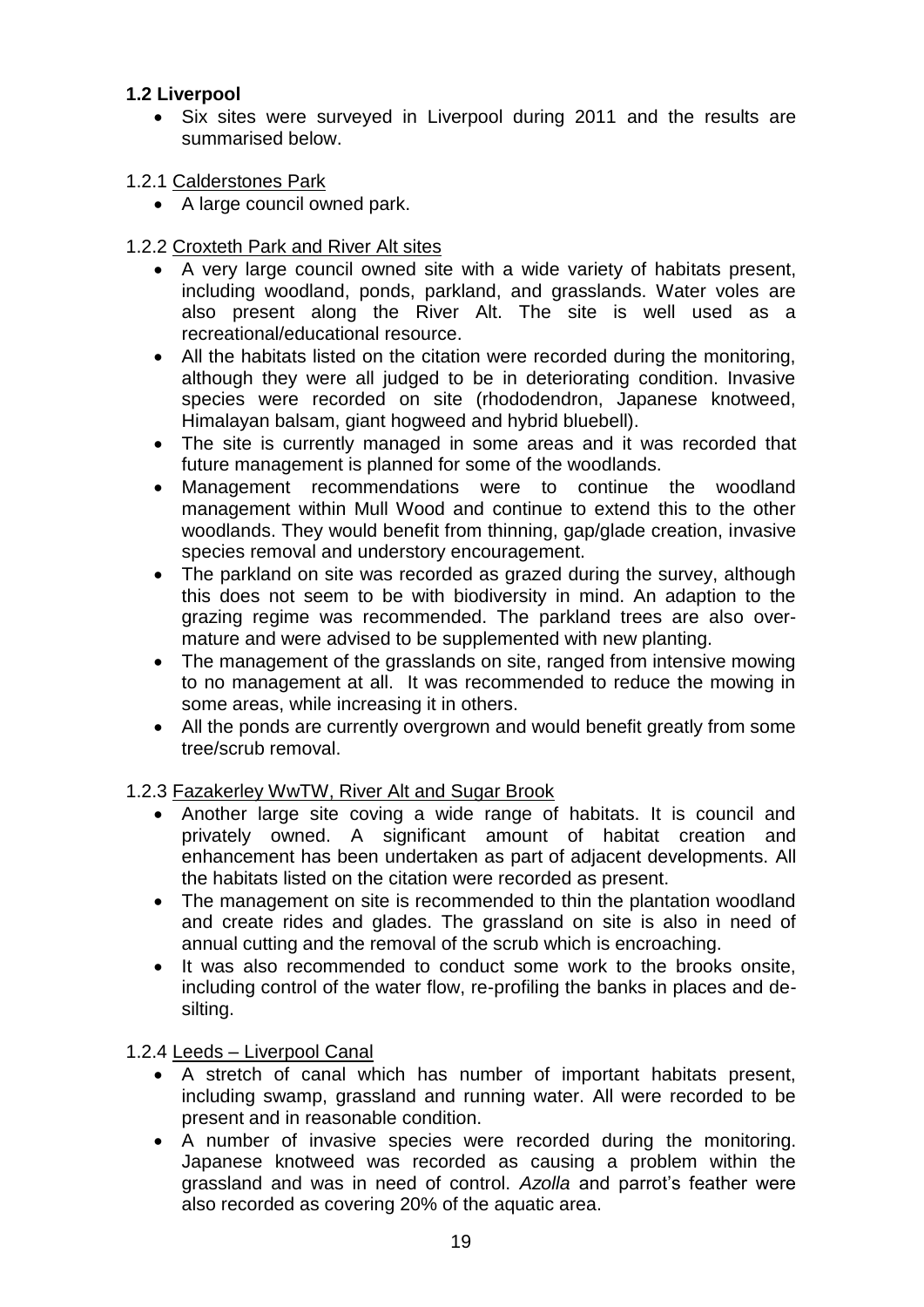- Limited management seemed to occur with regard to conservation on site. However, as well as invasive species control, only the reduction in grass mowing was advised.
- 1.2.5 Sefton Park
	- An urban park with a variety of habitats present. The monitoring recorded that although the site is managed for amenity, areas are also managed for biodiversity with beneficial results.
	- The monitoring did highlight that invasive species (Japanese knotweed, Himalayan balsam and hybrid bluebell) were present on site. These were in need of controlling to prevent them becoming dominant.

# 1.2.6 Knowsley Brook

 This site is contiguous with Knowsley Brook, Knowsley (Section 5.1.8). The survey results and management recommendations are therefore the same. The only difference is that development has occurred adjacent to the site within Gillmoss Industrial Estate.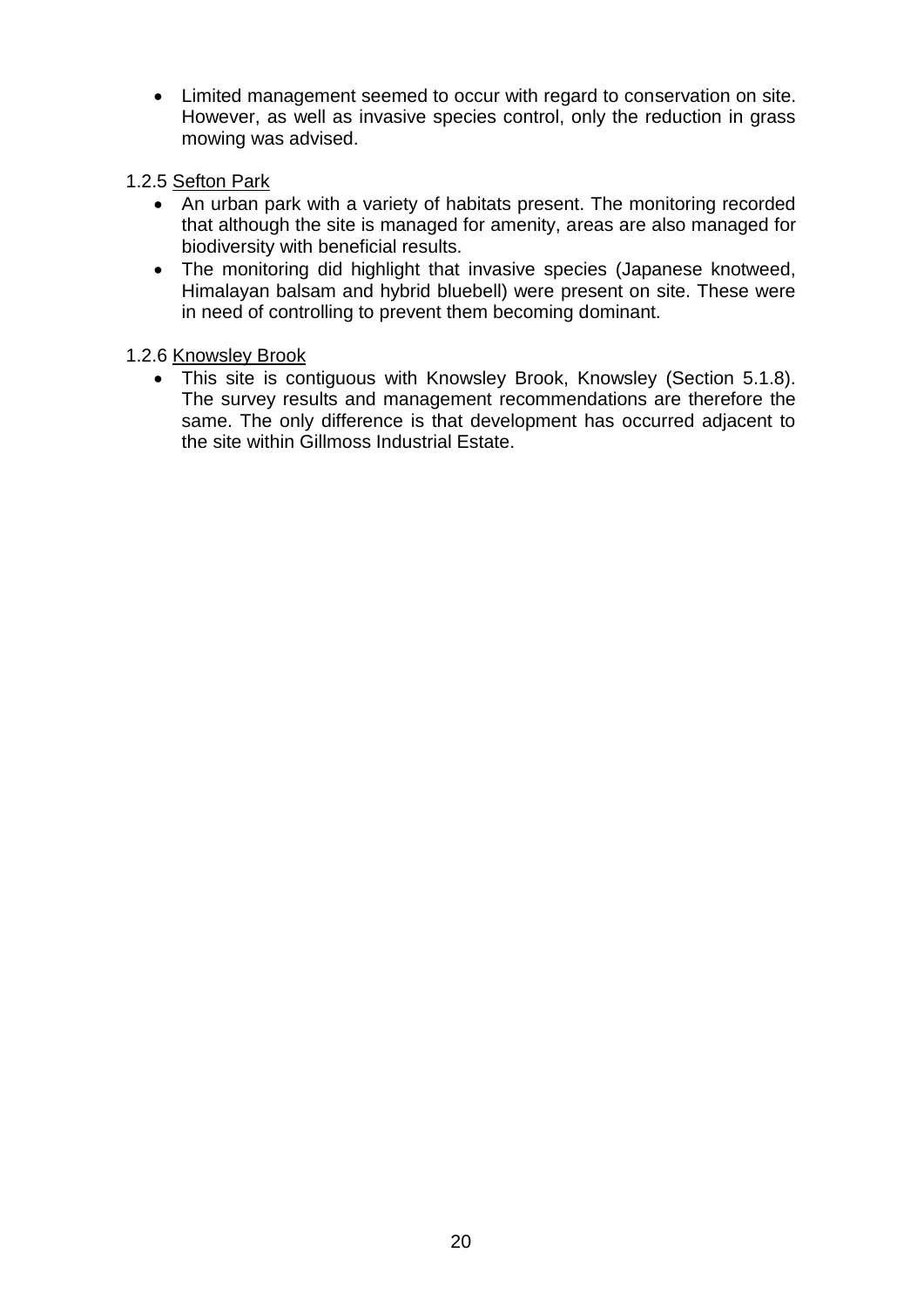# **1.3 Sefton**

• Seven sites were monitored within Sefton during 2011 and the results are summarised below.

# 1.3.1 Ainsdale Hills LNR

- A large coastal nature reserve. It is dominated by sand dune habitats with associated plant and animal species present. As an LNR and as part of the Sefton Coast, the usage of the site is very high and varied, including walking, dog waling, cycling and grazing.
- All the habitats listed on the citation were recorded as present during the monitoring, as were the species listed.
- The site is currently managed but a number of recommendations were suggested. These include; the removal of the invasive species (sea buckthorn, Japanese rose, pine sp. and poplar sp.); the continued sheep grazing of the site was judged as being very important for the maintenance of the conservation features.
- The site has populations of natterjack toads and sand lizards. To maintain suitable habitat for these species the removal of scrub from the dunes was recommended. Also some maintenance of the wetlands on site would benefit the natterjack toad breeding success.

1.3.2 Ainsdale Hill NNR

- This site, adjacent to Ainsdale Hill LNR, contains many of the same habitats and associated species. Although this site also contains large pine plantations which support red squirrel populations. The wetlands also support breeding populations of great crested newts.
- All the animal species listed in the citation were recorded as present through the monitoring.
- The management recommendations of the site are largely the same as Ainsdale Hills LNR, although the large pine plantations are inhibiting the extent of sand dune habitats, conflicting with the presence of the protected species and BAP listed red squirrels.

1.3.3 Leeds – Liverpool Canal

- A stretch of canal and adjoining areas which contain a wide variety of habitats and supports a population of water voles.
- The grassland habitats listed on the citation were not recorded during the monitoring. It is likely that these habitats have succumbed to succession and would require management to re-establish them. The swamp habitats were recorded along the banks of the canal.
- The management conducted on site was recorded as for amenity purposes only. The canal would benefit from litter picking to remove the rubbish and tipped material. The reedbeds would also benefit from reduction in size to protect the open water of the canal. This could also benefit the water vole habitat as it would allow a more diverse plant community.
- 1.3.4 Rimrose Valley
	- A large site consisting of a mosaic of habitats, including wetlands, grasslands and standing/running water. The whole site could not be surveyed due to its size and time constraints, although most of the habitats listed on the citation were recorded as present. The site is heavily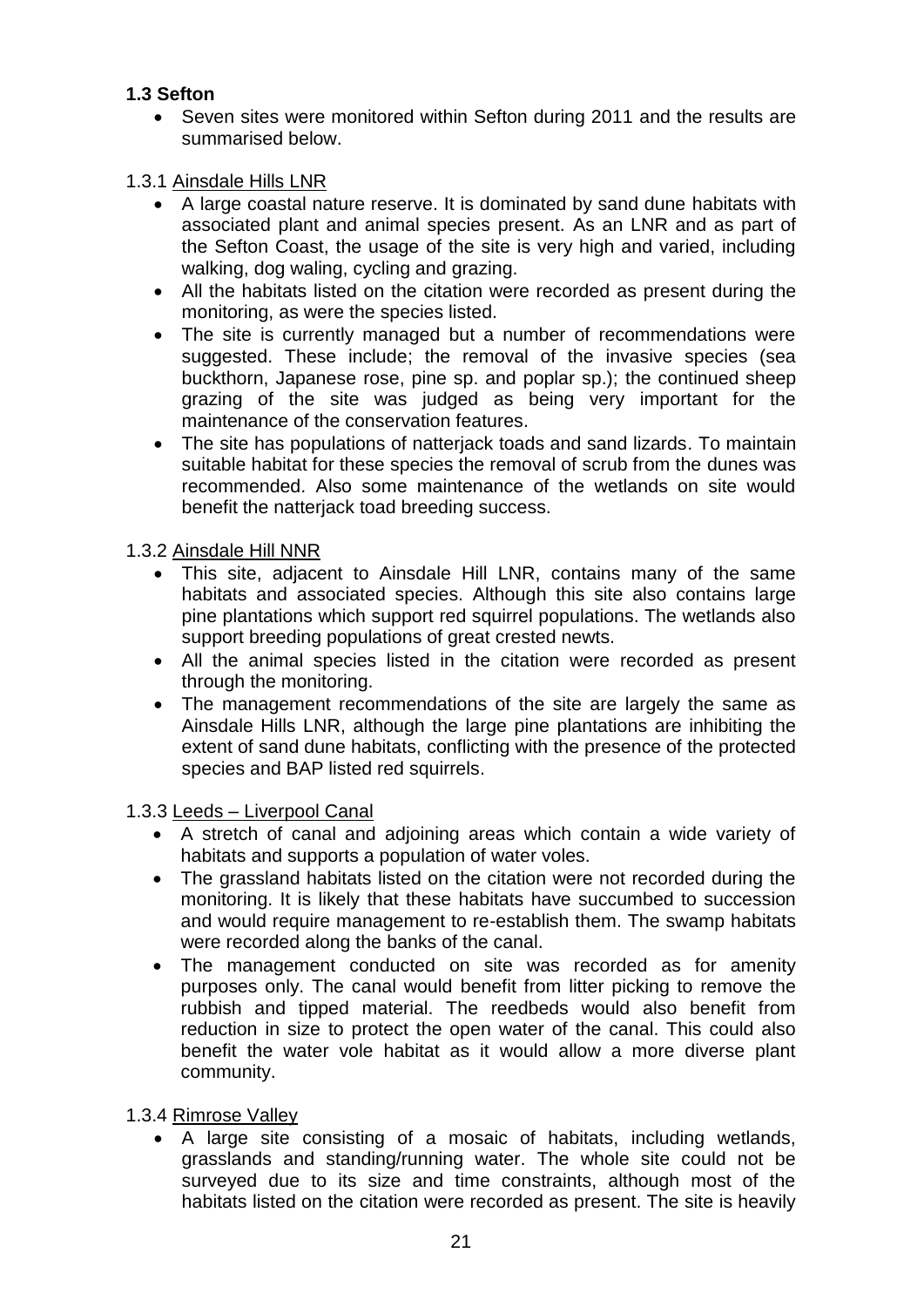used as a recreational resource. Tipping and some motor-scrambling were recorded on site.

- The canal also provides habitat for water voles, with signs being recorded during the monitoring. The habitat for this species is good along some stretches of the canal, but the bank opposite the towpath is dominated by scrub.
- The site is currently managed which is maintaining the conservation features. It was recommended that this continues and it was also suggested that the canal is cleared of litter.
- The wetlands on the site seemed quite low and there was concern that they were drying out. Sefton Council are addressing this through their management plans. It has also been confirmed that a detailed management plan is being drawn up for this site and this should work towards maintaining the conservation features.

1.3.5 Southport Marine Lake

- This artificial lake between Southport and the coast contains small areas of sand dune habitat as well as the water body which is important for bird populations.
- All the habitats were recorded as present through the monitoring, as were the winter bird populations.
- It was reported that the habitats on site had experienced degradation in recent years due to reduced usage. This was due to fencing stopping public access. The usage of the site has since increased due to access being established again, meaning the habitats are improving in quality.
- The main management recommendation for this site is to remove the invasive species (Japanese rose and sea buckthorn), which are present in small quantities.

1.3.6 Switch Island

- This is an area of grassland, wetland and woodland situated within the motorway interchange of the same name. This interchange has recently been upgraded which has split the site into two islands, surrounded by busy roads. Access is very restricted because of this.
- The site is mainly grassland, although the monitoring found that this had been re-seeded with a wildflower mix limiting its value as unimproved natural grassland. The marshy grassland was also becoming dominated by reeds. The woodlands on site were not managed.
- Management recommendations for this site were to increase the grass cutting, providing a varied sward structure and preventing the area scrubbing over. The wetlands would also benefit from being cut and cleared.

1.3.7 Whinney Brook

 A stretch of brook which has a mix of habitats, including grassland, and provides habitat for water voles. The monitoring found that the water vole population was limited to the very lowest reach where the brook joins Dover's Brook. This was because the habitat is not suitable, with many trees and scrub. The grassland was also not recorded, possibly for the same reason.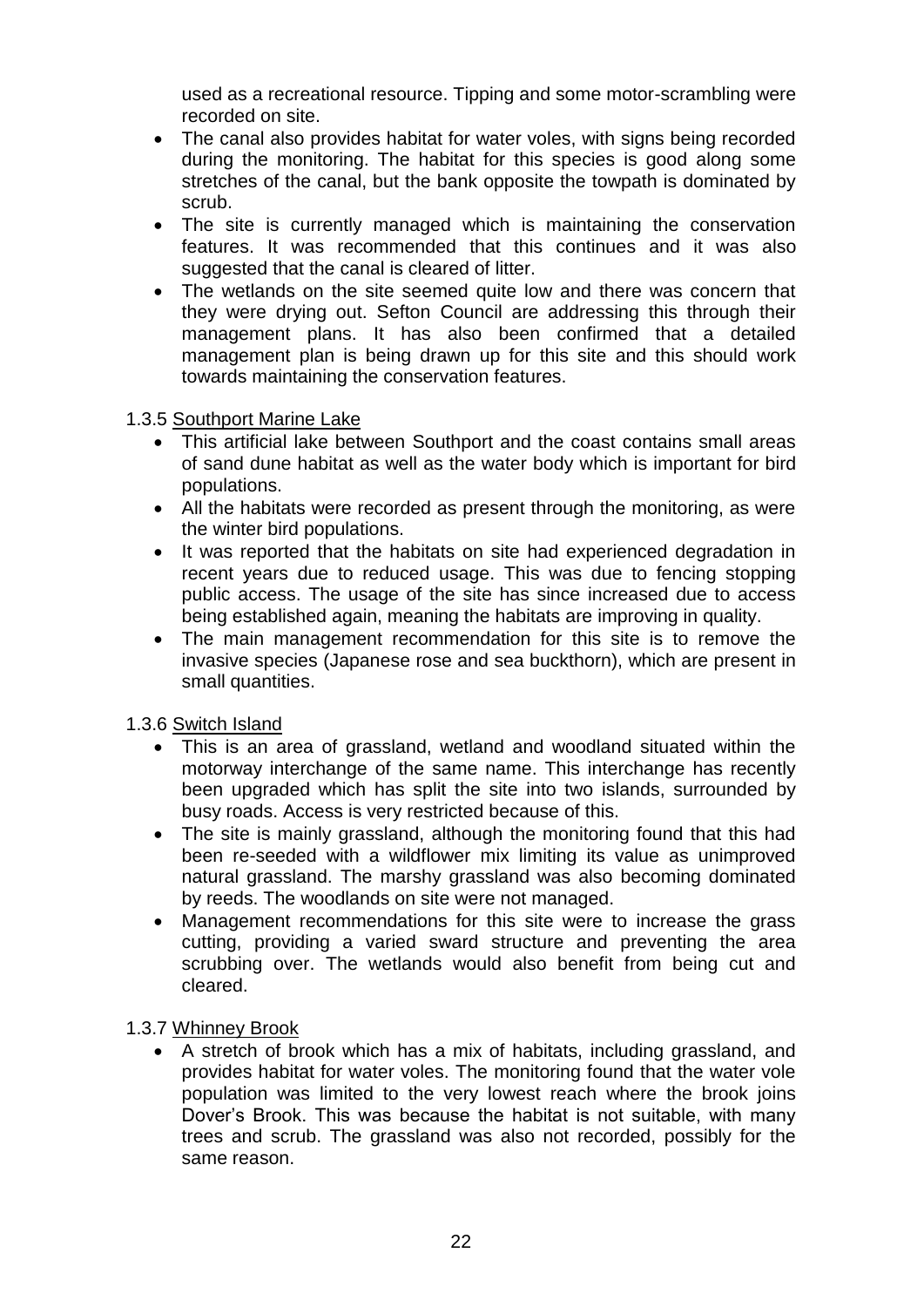- The management recommended for this site was to control the invasive species which are dominating some areas. Rubbish was also accumulating which would be useful to be removed.
- The removal of some of the scrub may extend the water vole habitat and reinstate the grassland.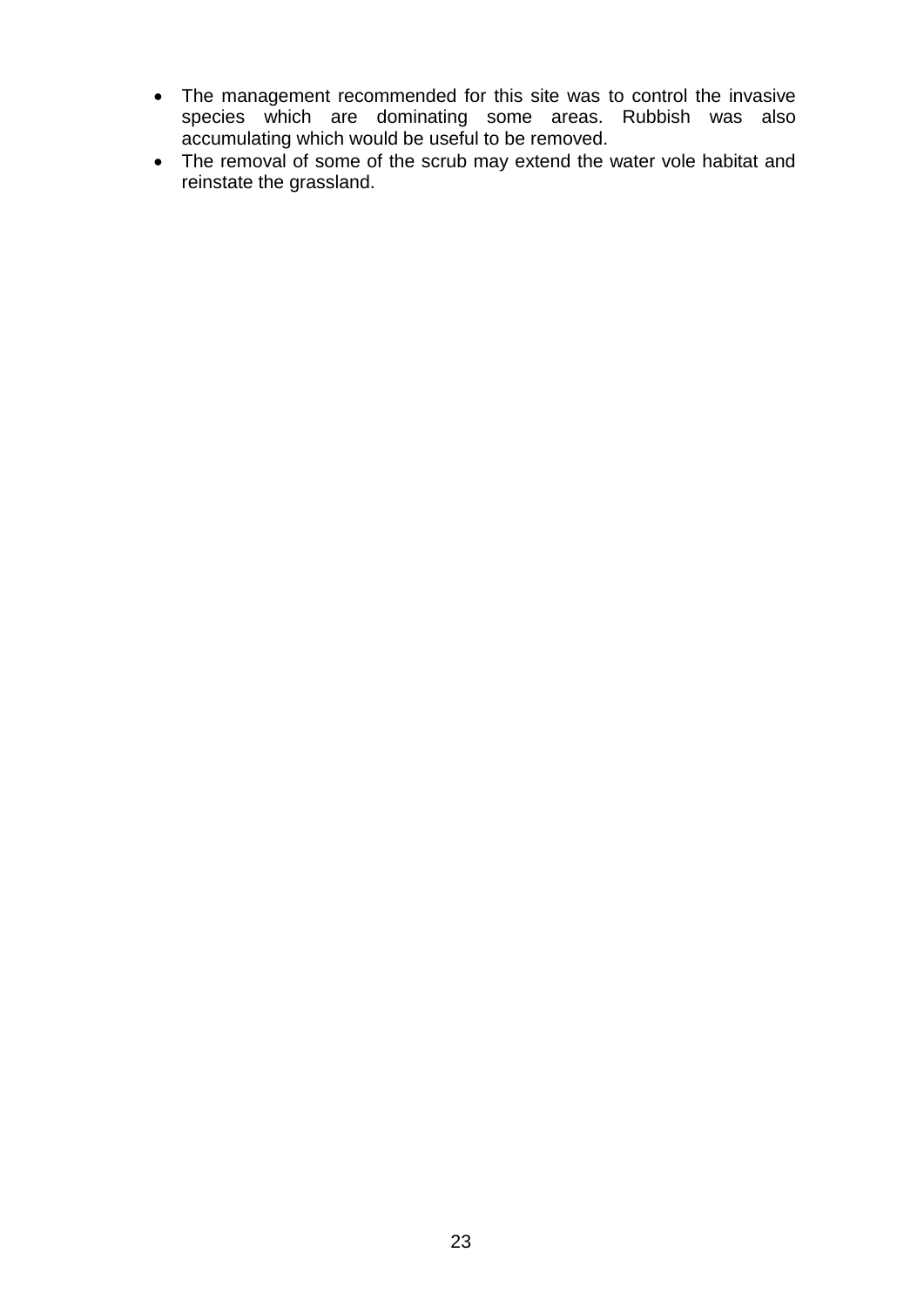# **1.4 St Helens**

 Twenty nine sites were monitored in St Helens during 2011 and the results are summarised below.

# 1.4.1 Bawdry Brook

- A rural brook which provides habitat for water voles. Limited signs were recorded during the monitoring. The stretch east of Rainford Bypass does not provide suitable water vole habitat as it is woodland. All signs were recorded west of the bypass.
- The section which contains water vole signs provides good habitat for the species, the management also seems to be positive for maintaining the population. The section east of the bypass is woodland and if required would need tree clearance to provide suitable water vole habitat.

#### 1.4.2 Cambourne Road Pond

- A small pond located adjacent to Sankey Brook and Glasshouse Close Wood, it provides a good example of this habitat.
- The monitoring found that there was very little emergent vegetation around the pond, except some willow saplings. Parrot's feather was also recorded within the water. A number of invertebrates, including common blue damselfly (*Enallagma cyathigerum*), were recorded on site. Damselflies were also recorded as breeding within the pond.
- The main management was to control the invasive species. The monitoring also recorded that some tree/scrub removal was undertaken and this should continue.

#### 1.4.3 Clinkham Wood LNR

- A Community Woodland which contains a variety of habitats, including grassland and wetland. The grasslands were recorded as present during the surveying but were in need of management to ensure they are retained. The pond has recently been dredged.
- English bluebell is listed as a designation feature on the citation, but hybrid bluebells plants dominate the woodland. Rhododendron, Japanese knotweed and Himalayan balsam are all present within the woodland. The rhododendron has been controlled but was re-growing. The Japanese knotweed was being treated where it occurs near pathways.
- The woodland is maintained for recreation but there seems to be management for biodiversity, with fallen deadwood and trees left in situ. The understory is dominated by bramble and clearance of this would diversify the ground flora. Tree recruitment is good with a number of species saplings present.
- The grasslands in this site are threatened by scrub encroachment and invasive species. Both these needed removal and control.
- The woodland would also benefit from some sycamore removal to encourage more native species and allow more diversity in the ground flora.
- 1.4.4 Cloghe Wood and grassland
	- An area of woodland, grassland and wetland. The site extends along Cloghe Brook. The monitoring found that some of the habitats were still present, including the wetlands features. English bluebells was recorded as present during the monitoring.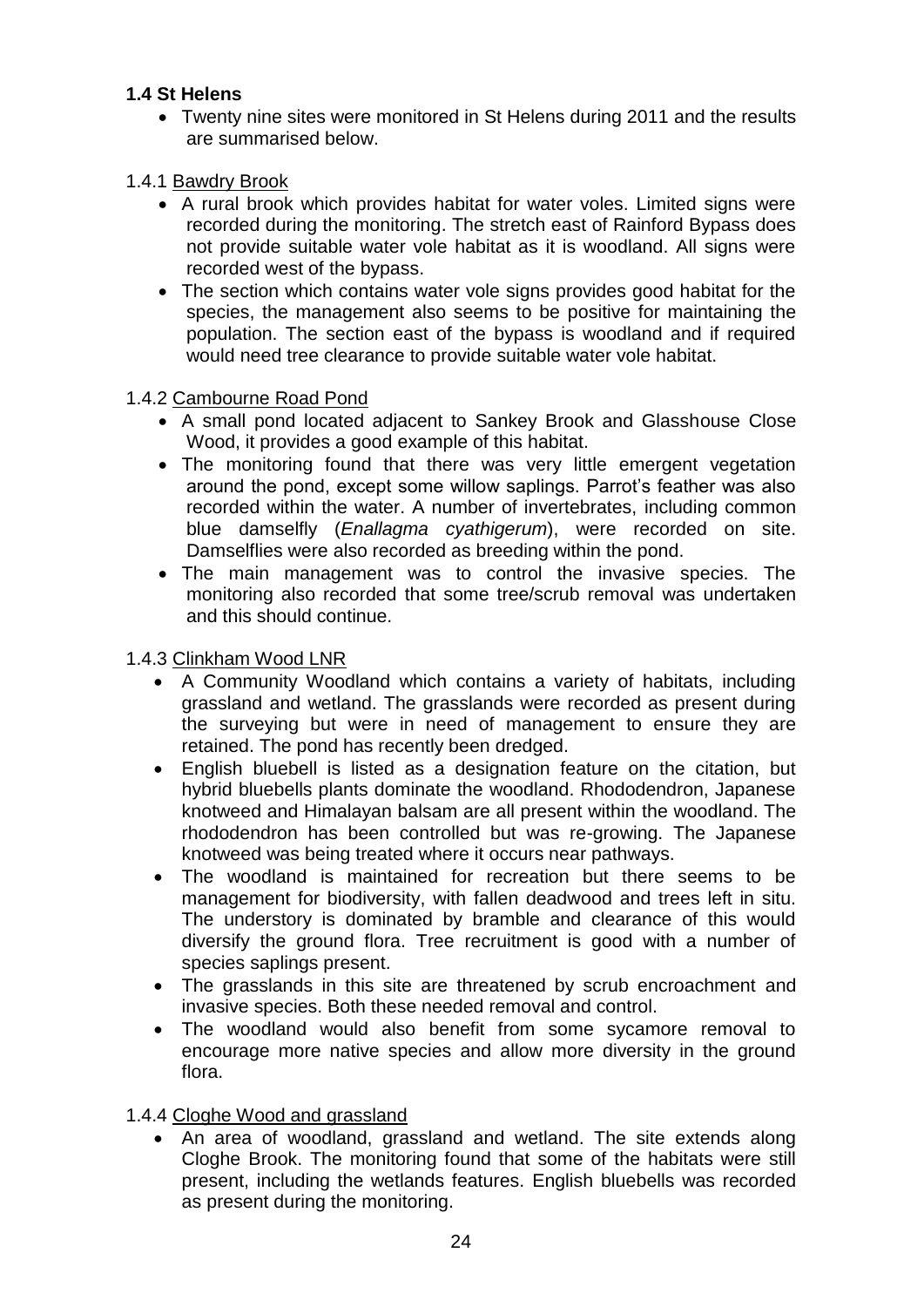- Japanese knotweed and Himalayan balsam were recorded on site. These were recommended for removal/control to prevent their spread.
- The monitoring also found that the water quality seemed to be poor and it would be beneficial to investigate if any pollution was draining into the site.
- Some habitats were not recorded during the surveying because access to the site was limited in places.

### 1.4.5 Ellams Brook

- A stretch of brook which was designated for a population of water voles. The site is split into two sections, west and east of the M6. Only the eastern section was surveyed due to access. No water vole signs were recorded.
- The habitat along this brook was found to be unsuitable for water voles, with the banks dominated by broadleaved woodland. Although, some areas of suitable habitat may be present that could not be accessed during the monitoring.
- To reinstate the water vole habitat would involve removing trees and areas of woodland to encourage more grass and herb species.

# 1.4.6 Fir Wood

- A mixed species woodland with wetland habitats present. The ponds were recorded as present and in good condition with some management being undertaken to maintain the openness and prevent them drying out.
- Rhododendron and Himalayan balsam were recorded within the woodland. The balsam was reported to be suppressing the emergent vegetation around the ponds and was recommended for removal. The rhododendron was suppressing the scrub layer of the woodland to a degree and it would be ideal to remove it.
- As well as the invasive species removal, management recommendations were to encourage/plant other scrub species to diversify the ground flora and replace any controlled rhododendron, and maintain the pond management as present.

#### 1.4.7 Glasshouse Close Wood

- An ancient woodland site with a good variety of habitats present. These include grasslands and wetlands. The wetlands were recorded as present during the monitoring, but the grassland was unknown. No indicator species were present within the grasslands.
- Himalayan balsam and hybrid bluebells were recorded within the site. The balsam was dominant in places, the bluebells were present at the expense of native English bluebell plants.
- Management recommendations for the site were the removal of the invasive species. Areas of scrub and bracken are also recommended for removal to allow ground flora to establish. Within the woodland sycamore trees are currently removed, this is advised to continue. Some of the ditch/stream could also be cleared to allow deeper pools to form.

#### 1.4.8 Grassland north of Sankey Brook

 A site designated for the grasslands and wetland habitats present. The site is a mosaic of grassland, woodland and wetlands. It is also important for butterflies. All the habitats were recorded as present during the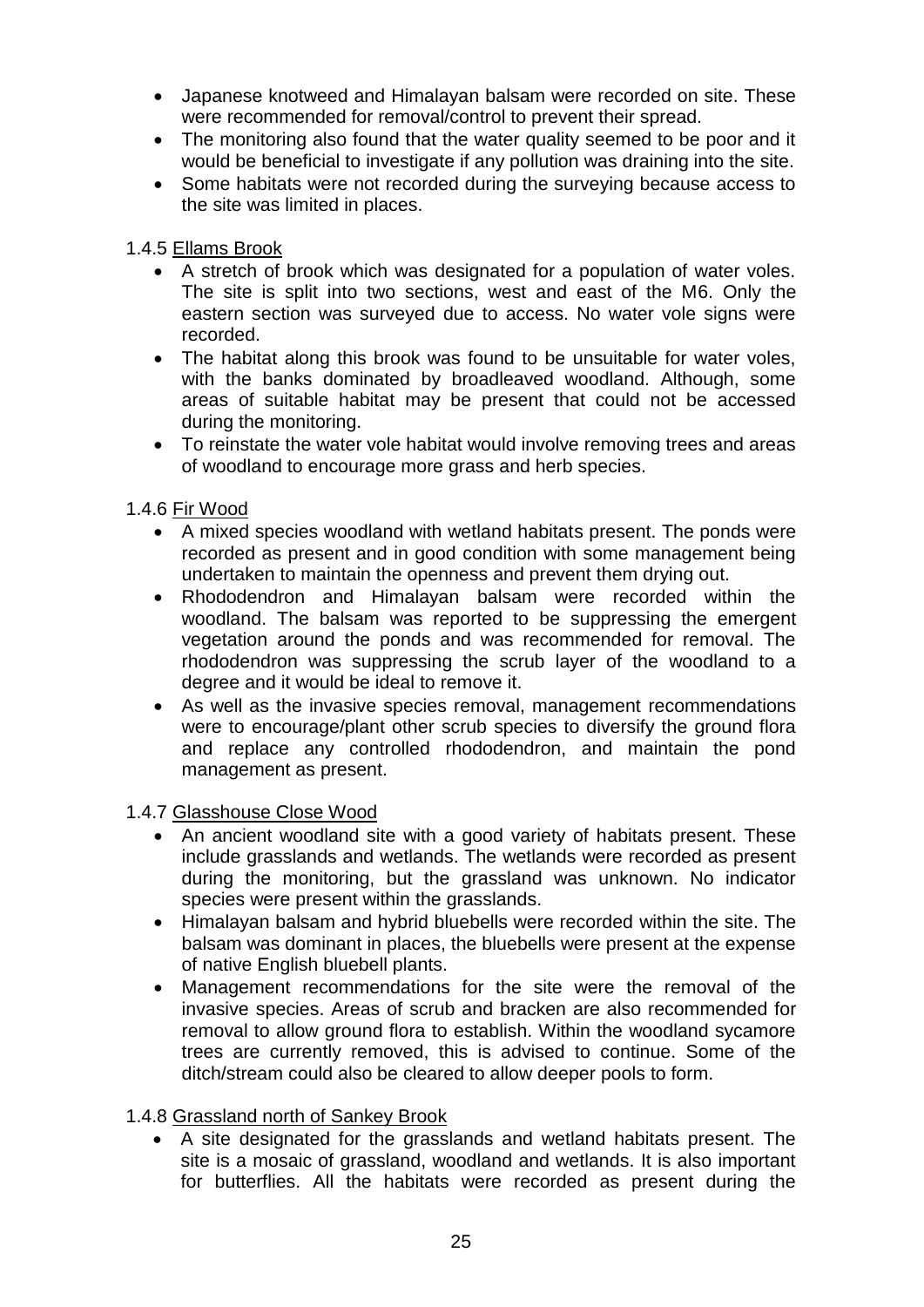monitoring, although the grassland was recorded as shrinking in size due to woodland expansion.

 The management recommendations were to instigate an annual cut of the grasslands and removal of the arisings. The site would also benefit from scrub control and invasive species removal to protect the important habitats from being lost.

### 1.4.9 Islands Brow Burgy

- A large site which has formed over industrial waste, this has led to the presence of some unusual habitats for such a location, including, dune grassland and salt marsh. Other grasslands and wetlands are also present on site.
- Only neutral grassland and marsh were recorded during the monitoring. All other habitats could not be found. This was attributed to the natural spread of the woodlands on site. The grasslands were also becoming dominated by rank grass species which was limiting the species composition.
- Management recommendations for this site were to retain the existing grassland areas. This would include scrub control, tree clearance and grass cutting. Depending upon priorities it may also be worth clearing some of the extensive woodland to allow the unrecorded habitats to reestablish.

1.4.10 Land west of Gerrard's Lane

- A millennium park with woodland, grassland and a brook present. The site is designated for the grassland habitats. Monitoring was limited because the site was padlocked shut and the survey was undertaken from neighbouring roads.
- It is likely that the grasslands are progressively being lost from this site, which seems to be dominated by woodland and scrub. Japanese knotweed was also recorded on site.
- The current management of the site is unknown, but to ensure the important conservations features are not lost, it was recommended that scrub and tree removal/clearance were undertaken. The knotweed would also need eradication.

1.4.11 Leg O'Mutton Dam

- An urban lake with a number of wetland habitats present. All the habitats were recorded as present through the monitoring. The current management of the site was judged to be working toward maintaining the conservation features of the site.
- As the current management of the site was positive for conservation, recommendations made were to continue with this work and continue to treat the areas of Japanese knotweed which are present on the site.

1.4.12 Mersey Valley Golf Course

- A large site containing a wide variety of habitats. The ponds are of particular interest on this site. They were recorded as still present and in good condition through the monitoring.
- The current management of the site was maintaining and seemed to be enhancing the conservation features. The management of the grassland areas (the 'roughs') was producing species rich grasslands, with some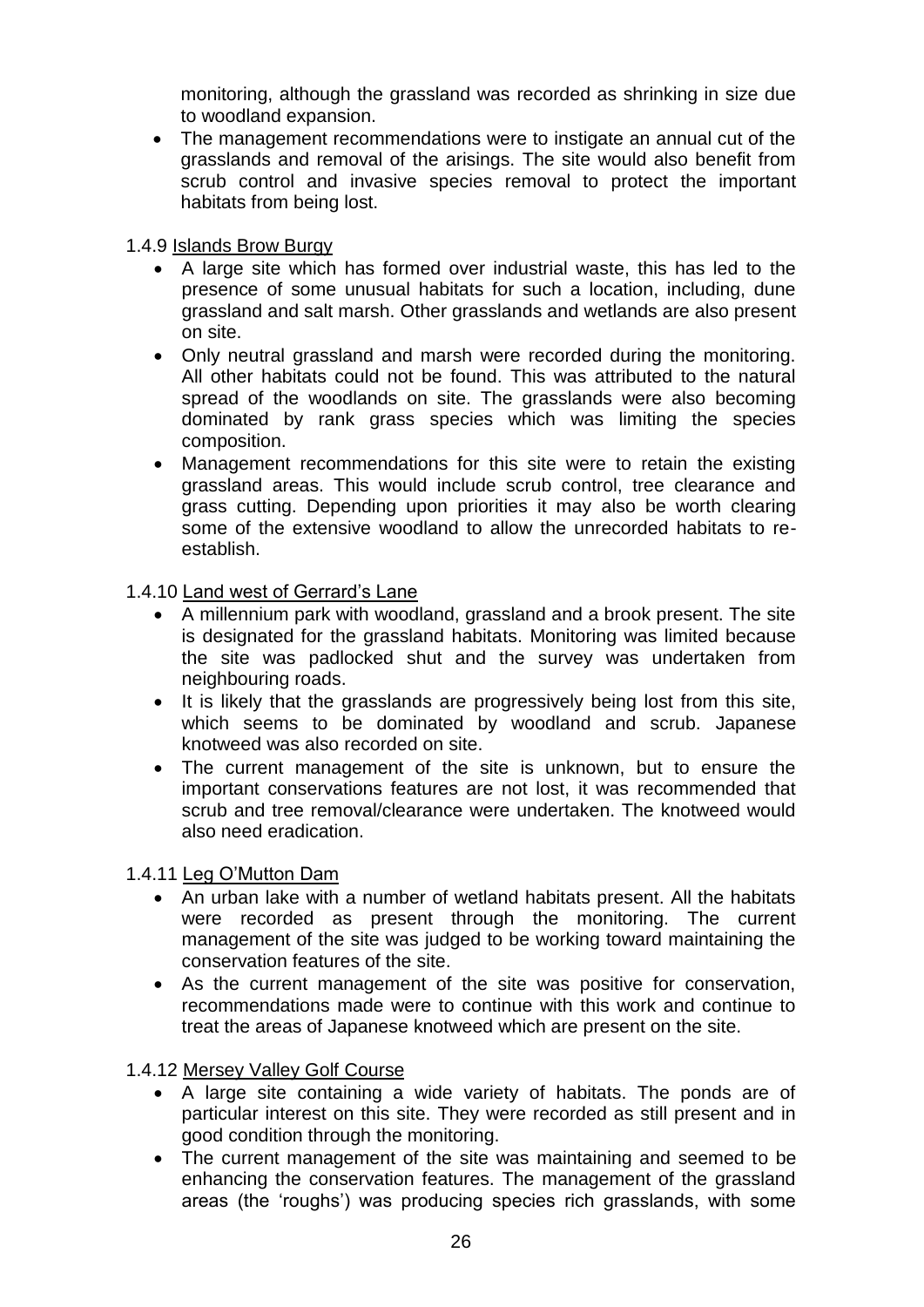species which indicate marshy grassland habitats are present. It would be beneficial to assess these habitats again in more detail to judge if they would qualify for inclusion in the citation for this site.

 However the site does contain stands of Japanese knotweed and rhododendron. It was recommended that these are controlled with future management.

1.4.13 Lyme Pit Tip

- An area of grassland, with woodland and wetland habitats also present. The site is part of a future country park, with lots of habitat creation occurring adjacent to the site.
- There is some indication that the area is undergoing changes in the habitat composition with acidic grassland giving way to more neutral grassland.
- The site is managed for the grasslands with an annual hay cut taken once a year. This is recommended to continue.

1.4.14 Mill Brook

- A stretch of brook which supports varied habitats and a population of water voles. No water vole signs were recorded during the monitoring although the habitat seemed suitable in places.
- Some areas of the site were dominated by bracken and brambles. It was recommended that these were controlled and grass/herb species encouraged to develop.

1.4.15 Mill Brook 04

- A continuation of Mill Brook LWS, this council owned site provides habitat for water voles as well as a number of wetland habitats. These were recorded as present through the monitoring, although they were close to drying out. It was recommended that this could be monitored and pond maintenance carried out if required.
- No water vole signs were recorded during the monitoring, although access to the brook was limited. Management recommendations for this site also included consultation with neighbouring landowners who seem to be intruding into the site.
- Existing management of this site was good and the site was being maintained in good condition.

1.4.16 Mill Wood

- A council owned woodland adjacent to Mill Brook LWS, it is important for wetland and grassland habitats. The grassland habitat could not be found during the monitoring. The wetland was recorded as present, creating wet woodland areas, although it is in need of management due to encroachment by brambles.
- The only management recommendation was to clear the brambles which currently dominate the ground flora of the site. This is compromising the wetland and grassland habitats, as well as suppressing the bluebell plants present within the wood.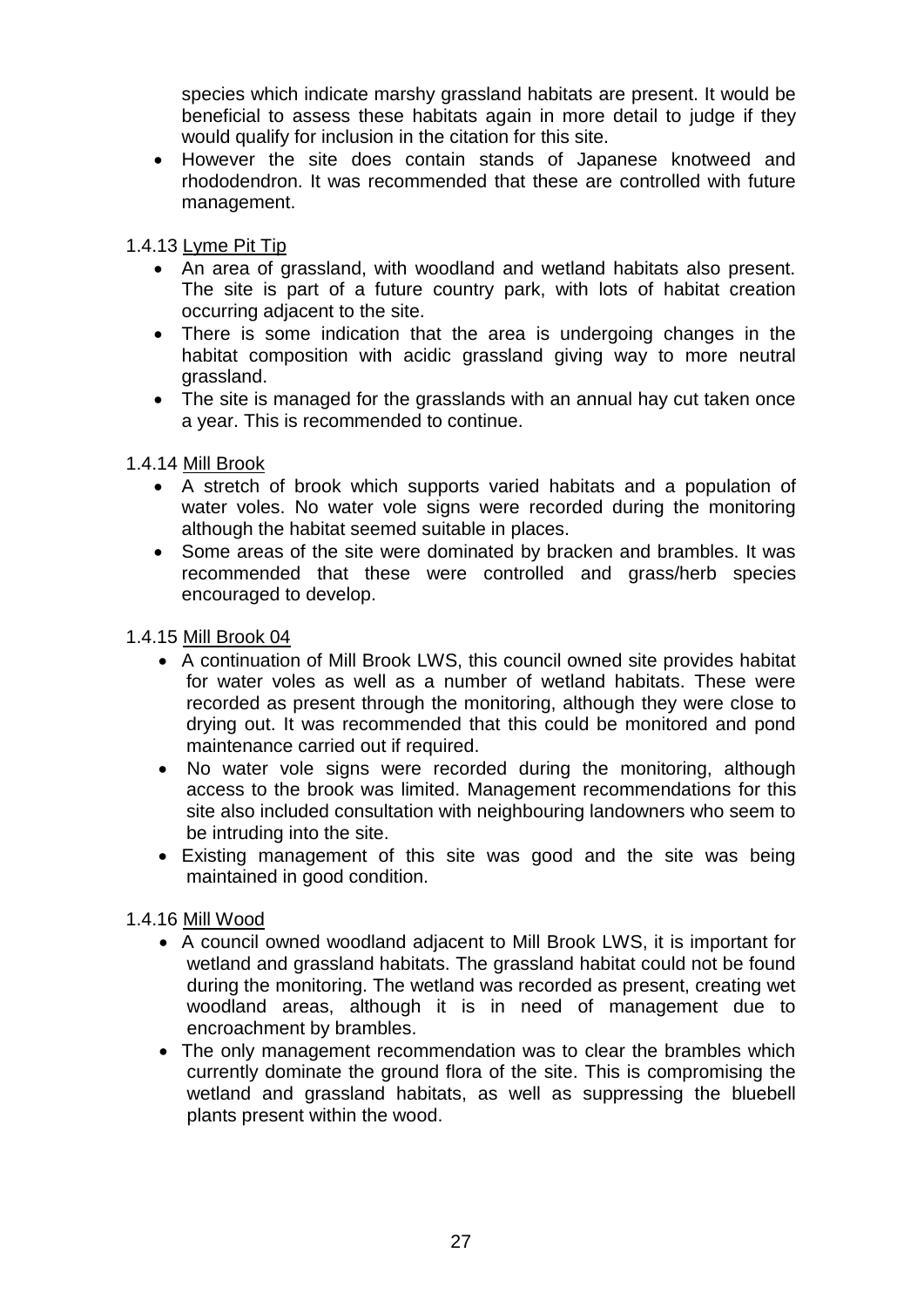- 1.4.17 Mossborough Moss and Woodlands
	- A large privately owned site with woodland and relic moss habitats, the site is important for the breeding birds which it supports and the habitat was recorded as good for this.
	- The site is dominated by rhododendron plants which are suppressing other species within the woodland. This also limited the access to the site. Ideally this invasive species is recommended for removal, although this may impact the habitat available for breeding birds. It could be possible to supplement this with planting other shrub species.
	- The clearance of some of the trees on site could also allow the ground flora to develop, which may allow some of the moss habitat to expand.

# 1.4.18 Newton Brook 05

- A section of brook and floodplain which contained grassland and wetland habitats and provides habitat for water voles. The grasslands on site were becoming dominated by course grass species and were not particularly species rich. It was recommended that the grasslands are cut annually to prevent scrub and coarse grasses dominating.
- The brook contains some suitable water vole habitat but was hard to access and no signs were recorded. The wetlands provide ideal habitat and were judged to be in good condition, with a range of species present.
- Some areas of the wetland were becoming dominated by willow species which were recommended for removal/clearance. Himalayan balsam was also prevalent and was recommended for control.

#### 1.4.19 Ravenhead Ponds

- A pond and wetland complex with important habitats and some unusual species, such as Sea club-rush (*Bolboschoenus maritimus*). This site was monitored to assess the condition after development had been completed which had affected the sites boundaries.
- Minimal activity was recorded on this area of the site, with a large flock of Canada geese grazing the banks. The southern section of this site is used as a fishing lake.
- All habitats were recorded as present on site, with a large species list indicating the site is diverse. It was recorded that the sea club-rush was doing well and did not require intervention to retain this feature.
- The management of the site was unknown, but judged as limited. Japanese knotweed was present on site and there was some evidence that this was being controlled. However, it was advised that this needs to continue and increase to prevent the plant establishing.

#### 1.4.20 Red Brow Wood

- A council owned ancient woodland site, with important water habitats and English bluebells. The woodland can be split into two general areas with varieties in ground flora and understory extent. The ponds on site were recorded as being heavily shaded with no aquatic/marginal vegetation, except Himalayan balsam.
- English bluebells was recorded on site, however Himalayan balsam and bramble were intruding into the area of this and this was recommended for management.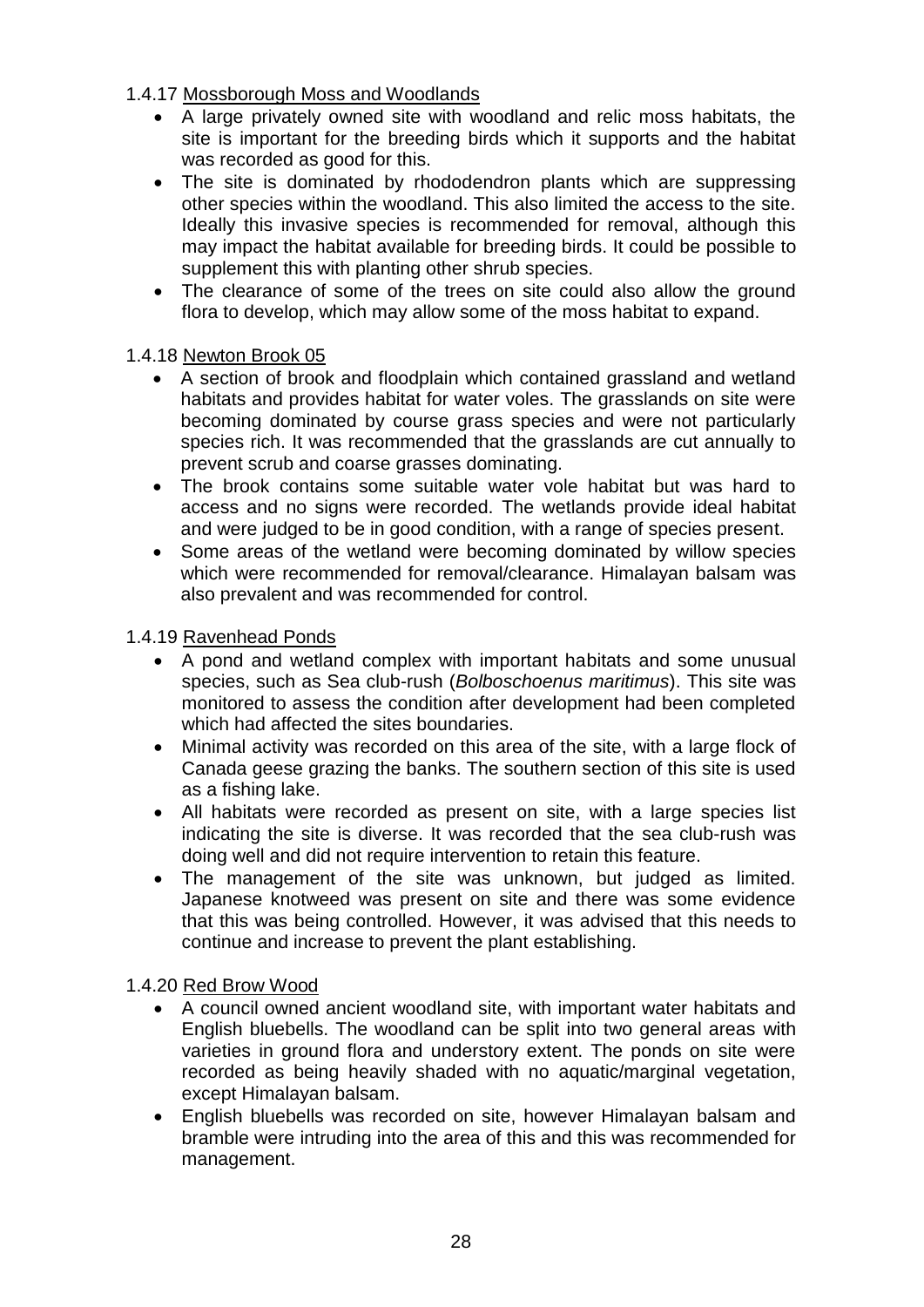- Japanese knotweed was present along a gulley in the north-western section. This was encroaching upon the watercourse and threatening the diverse ground flora here.
- The use of the site included walking, dog walking and cycling. However, it was also recorded that tipping was occurring on site and some burning of trees in the northern area of the wood.
- Current management seemed to include tree thinning and stump removal. It would be beneficial if the felled wood was left onsite and not chipped and removed to provide deadwood. There also seemed to be some tree planting of horse chestnut (*Aesculus hippocastanum*), the reason for this was queried.

# 1.4.21 Sankey Brook

- A long stretch of brook which is within Sankey Valley Park. The brook supports populations of water voles and a number of grassland habitats.
- A water vole survey could not be undertaken due to access limitations. However the habitat was judged as moderate for water voles because the banks were dominated by Himalayan balsam with limited grass/rush/sedge/herb species present. Limited water vole signs were found during surveying in 2009, but mink signs were also recorded. It is possible that the water vole population within the Sankey Valley is declining.
- The grassland habitats were not recorded during the monitoring. The banks were recorded as dominated by brambles, nettles and tall ruderal herbs. Himalayan balsam was dominant along the length of the brook. However, some aquatic macrophytes were recorded within the water channel.
- The section downstream of Penkford Bridge (Common Road, Earlstown) is managed by the Environment Agency and was planned for grass cutting in late 2011. The section upstream of this bridge does not seem to be managed.

# 1.4.22 Sherdley Park

- A large council owned park and golf course, with a wide variety of habitats and species present. Great crested newts have been recorded breeding on site. The golf course could not be monitored due to access.
- The grassland habitats were not recorded during the monitoring. However, these habitats may be present within the golf course. English bluebells were recorded on site, but other plant species were not recorded. This may be because the habitats they grow in were not recorded.
- Great crested newts have been recorded breeding within the main lake in recent years. However it was observed in monitoring that the population would be isolated due to the site being surrounded by roads and urban development.
- The park is managed for amenity purposes, with no habitat management undertaken. However, the rangers on site did comment that they had removed Spanish/hybrid bluebells from the woodlands.
- Works to the ponds were recommended to de-silt and remove some overhanging trees. Planting macrophytes would also provide more diversity and habitats.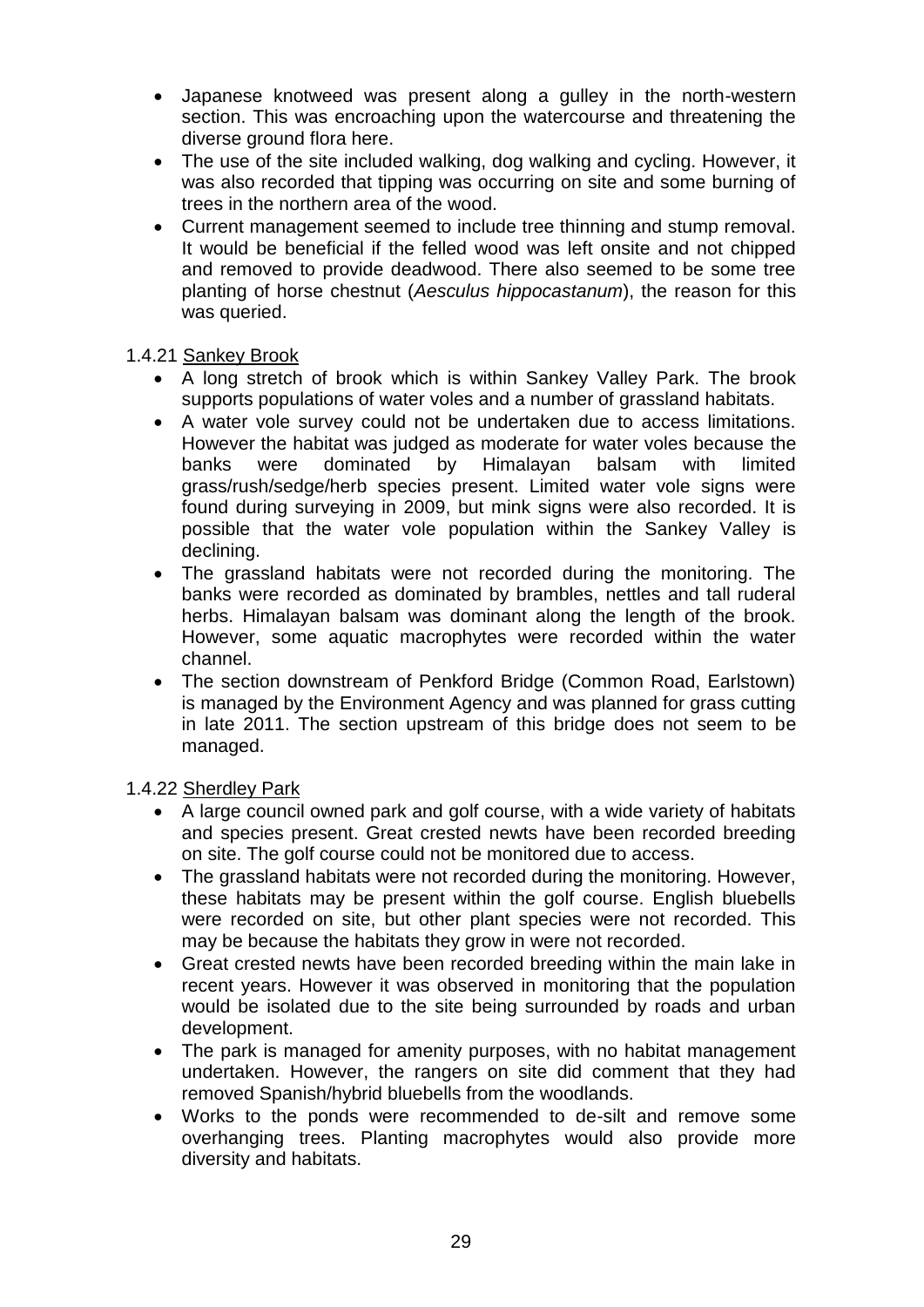1.4.23 Sidings Lane

- A former colliery now regenerating, with grassland, wetlands and woodlands being important for the site. A wide range of plant species has been recorded on site and the area is important for bats.
- The site is dominated by broadleaved woodland with limited areas of grassland. The grassland present was judged to be intensively managed amenity grassland.
- The pond was recorded as present on site with a range of marginal plant species present.
- It was recorded that no obvious management seemed to be being undertaken. However, information has come to light since the monitoring that woodland thinning works have been undertaken.
- Monitoring recorded that the site does not seem to need management. Potential management could be to try and re-establish the species-rich grasslands on site.

# 1.4.24 Small wood, north east of Fenny Bank

- An area of woodland which also contains ponds, grassland habitats and English bluebells. The site is used to rear game and is not open to the public. Snares were recorded on site.
- Three ponds were recorded as present. The largest pond has well developed marginal vegetation and little shading, while shading increases and vegetation declines with the other two ponds.
- Bluebells were not recorded on site as the survey was too late in the year. The gamekeeper did comment that they may be present in the woodland.
- Rhododendron was recorded covering up to 50% of the site. This was assessed to be inhibiting the ground flora and understory. However the structure of the woodland was judged to be good.
- It was recommended to remove the rhododendron and establish replacement scrub species. Some tree clearance around two of the ponds would also encourage marginal vegetation to develop.

1.4.25 St Helens Canal

- A stretch of the disused canal, it is owned by the council and used extensively for local recreation. The site forms part of the wider Sankey Valley Park and is adjacent to Stanely Bank SSSI.
- The site is important for grassland and wetland habitats. The grasslands recorded on site were either amenity grassland with heavy mowing, or rank and dominated by ruderal herbs. The wetland habitats were extensive and species diverse.
- Current management was recorded as focused upon amenity management. St Helens Council are initialising some improvements to the canal basin located north of the visitor centre. This includes some habitat improvements and invasive species control.
- It was commented that the grasslands needed cutting in places to reduce the areas of rank grassland and ruderal herbs, while in other places cutting was recommended for reduction to allow a more diverse species structure.
- The reedbed south of Blackbrook Road was highlighted for future management to maintain the structure. An area of swamp/marsh at the confluence of Black Brook and the canal was recorded as becoming encroached upon by trees which could be removed